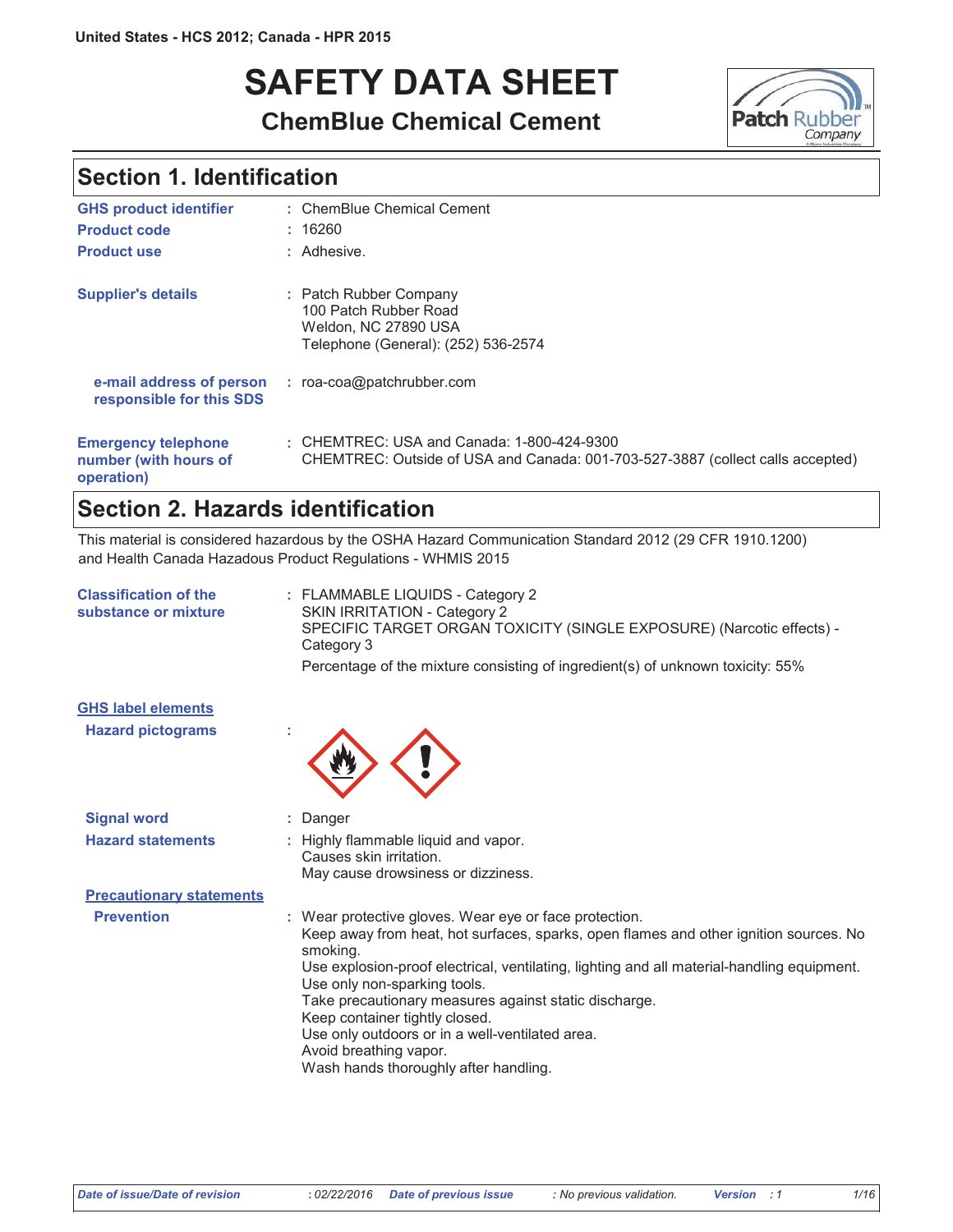### Section 2. Hazards identification

| <b>Response</b>                                        | : IF INHALED: Remove person to fresh air and keep comfortable for breathing. Call a<br>POISON CENTER or physician if you feel unwell.<br>IF ON SKIN (or hair): Take off immediately all contaminated clothing. Rinse skin with<br>water or shower.<br>IF ON SKIN: Wash with plenty of soap and water. Take off contaminated clothing and<br>wash it before reuse.<br>If skin irritation occurs: Get medical attention. |
|--------------------------------------------------------|------------------------------------------------------------------------------------------------------------------------------------------------------------------------------------------------------------------------------------------------------------------------------------------------------------------------------------------------------------------------------------------------------------------------|
| <b>Storage</b>                                         | : Store locked up.<br>Store in a well-ventilated place.<br>Keep cool.                                                                                                                                                                                                                                                                                                                                                  |
| <b>Disposal</b>                                        | : Dispose of contents and container in accordance with all local, regional, national and<br>international regulations.                                                                                                                                                                                                                                                                                                 |
| Other hazards which do not<br>result in classification | : None known.                                                                                                                                                                                                                                                                                                                                                                                                          |

### Section 3. Composition/information on ingredients

| Substance/mixture     | : Mixture        |
|-----------------------|------------------|
| <b>Other means of</b> | : Not available. |
| <b>identification</b> |                  |

#### **CAS number/other identifiers**

| <b>CAS number</b>   | : Not applicable. |
|---------------------|-------------------|
| <b>Product code</b> | : 16260           |

| Ingredient name                         | $\frac{9}{6}$ | <b>CAS number</b> |
|-----------------------------------------|---------------|-------------------|
| Naphtha (petroleum), hydrotreated light | 60-90         | 64742-49-0        |
| n-Heptane                               | $15 - 40$     | 142-82-5          |
| 3-Methylhexane                          | $0 - 30$      | 589-34-4          |
| Methylcyclohexane                       | $0 - 20$      | 108-87-2          |
| 2-Methylhexane                          | $0 - 15$      | 591-76-4          |
| 3-Ethylpentane                          | $0 - 5$       | 617-78-7          |
| 2,3-Dimethylpentane                     | $0-5$         | 565-59-3          |

Any concentration shown as a range is to protect confidentiality or is due to batch variation.

There are no additional ingredients present which, within the current knowledge of the supplier and in the concentrations applicable, are classified as hazardous to health or the environment and hence require reporting in this section.

Occupational exposure limits, if available, are listed in Section 8.

### **Section 4. First aid measures**

#### **Description of necessary first aid measures**

| <b>Eye contact</b>             | : Immediately flush eyes with plenty of water, occasionally lifting the upper and lower<br>eyelids. Check for and remove any contact lenses. Continue to rinse for at least 10<br>minutes. Get medical attention.                                                                                                                                                                                                                                                                                                                                                                                                                                                                                                                                                                                                                       |
|--------------------------------|-----------------------------------------------------------------------------------------------------------------------------------------------------------------------------------------------------------------------------------------------------------------------------------------------------------------------------------------------------------------------------------------------------------------------------------------------------------------------------------------------------------------------------------------------------------------------------------------------------------------------------------------------------------------------------------------------------------------------------------------------------------------------------------------------------------------------------------------|
| <b>Inhalation</b>              | : Remove victim to fresh air and keep at rest in a position comfortable for breathing. If it<br>is suspected that fumes are still present, the rescuer should wear an appropriate mask<br>or self-contained breathing apparatus. If not breathing, if breathing is irregular or if<br>respiratory arrest occurs, provide artificial respiration or oxygen by trained personnel. It<br>may be dangerous to the person providing aid to give mouth-to-mouth resuscitation.<br>Get medical attention. If necessary, call a poison center or physician. If unconscious,<br>place in recovery position and get medical attention immediately. Maintain an open<br>airway. Loosen tight clothing such as a collar, tie, belt or waistband. In case of<br>inhalation of decomposition products in a fire, symptoms may be delayed. The exposed |
| Date of issue/Date of revision | : No previous validation.<br>2/16<br><b>Date of previous issue</b><br>:02/22/2016<br>Version                                                                                                                                                                                                                                                                                                                                                                                                                                                                                                                                                                                                                                                                                                                                            |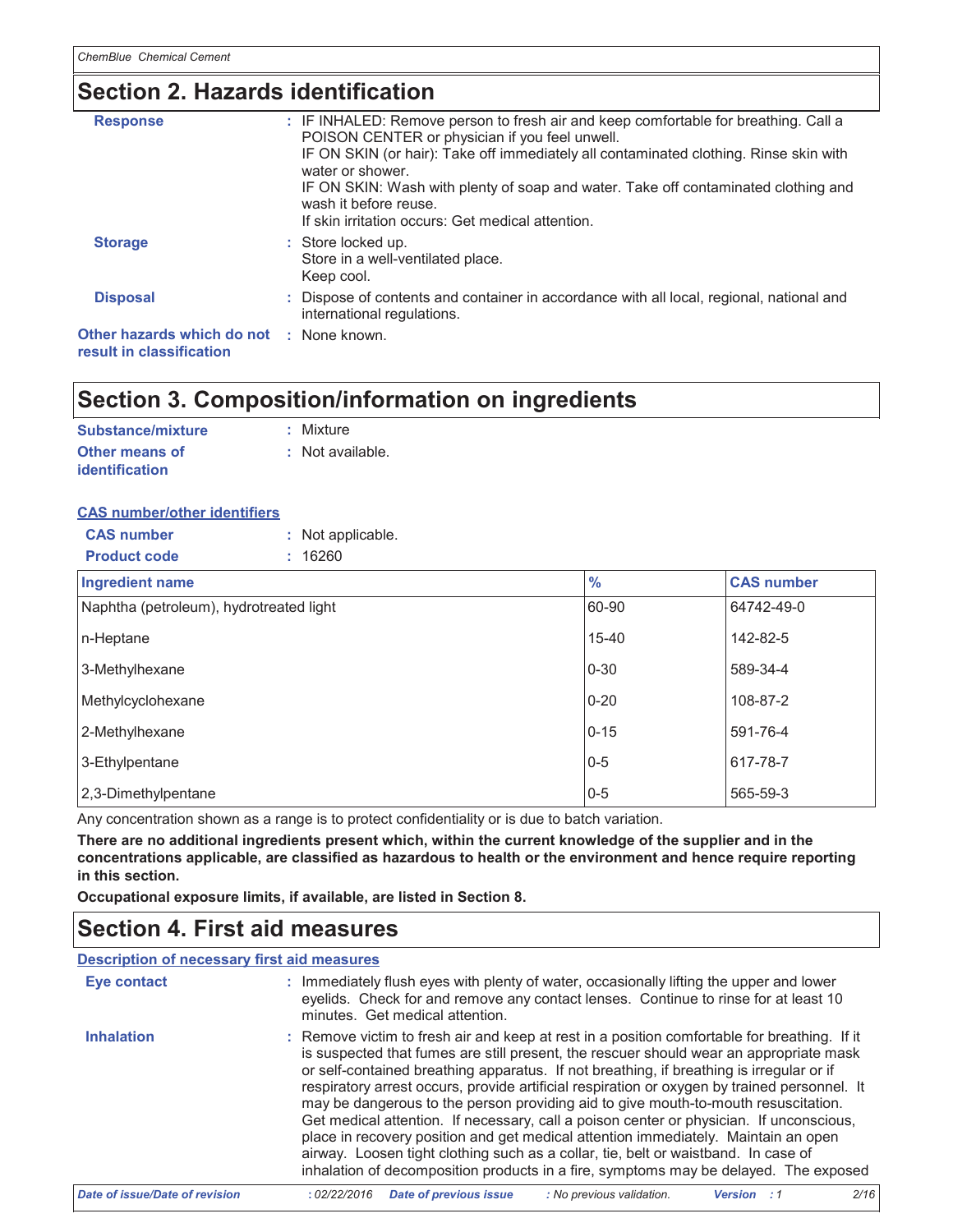# Section 4. First aid measures

|                     | person may need to be kept under medical surveillance for 48 hours.                                                                                                                                                                                                                                                                                                                                                                                                                                                                                                                                                                                                                                                                                                                                                           |
|---------------------|-------------------------------------------------------------------------------------------------------------------------------------------------------------------------------------------------------------------------------------------------------------------------------------------------------------------------------------------------------------------------------------------------------------------------------------------------------------------------------------------------------------------------------------------------------------------------------------------------------------------------------------------------------------------------------------------------------------------------------------------------------------------------------------------------------------------------------|
| <b>Skin contact</b> | : Flush contaminated skin with plenty of water. Remove contaminated clothing and<br>shoes. Continue to rinse for at least 10 minutes. Get medical attention. Wash clothing<br>before reuse. Clean shoes thoroughly before reuse.                                                                                                                                                                                                                                                                                                                                                                                                                                                                                                                                                                                              |
| <b>Ingestion</b>    | : Wash out mouth with water. Remove dentures if any. Remove victim to fresh air and<br>keep at rest in a position comfortable for breathing. If material has been swallowed and<br>the exposed person is conscious, give small quantities of water to drink. Stop if the<br>exposed person feels sick as vomiting may be dangerous. Do not induce vomiting<br>unless directed to do so by medical personnel. If vomiting occurs, the head should be<br>kept low so that vomit does not enter the lungs. Get medical attention. If necessary,<br>call a poison center or physician. Never give anything by mouth to an unconscious<br>person. If unconscious, place in recovery position and get medical attention<br>immediately. Maintain an open airway. Loosen tight clothing such as a collar, tie, belt<br>or waistband. |

#### Most important symptoms/effects, acute and delayed

| <b>Potential acute health effects</b>                                                |                                                                                                                                                                                                                                                                                                                         |  |
|--------------------------------------------------------------------------------------|-------------------------------------------------------------------------------------------------------------------------------------------------------------------------------------------------------------------------------------------------------------------------------------------------------------------------|--|
| <b>Eye contact</b>                                                                   | : May cause eye irritation.                                                                                                                                                                                                                                                                                             |  |
| <b>Inhalation</b>                                                                    | : Can cause central nervous system (CNS) depression. May cause drowsiness or<br>dizziness.                                                                                                                                                                                                                              |  |
| <b>Skin contact</b>                                                                  | : Causes skin irritation.                                                                                                                                                                                                                                                                                               |  |
| <b>Ingestion</b>                                                                     | : Can cause central nervous system (CNS) depression. May be irritating to mouth, throat<br>and stomach.                                                                                                                                                                                                                 |  |
| Over-exposure signs/symptoms                                                         |                                                                                                                                                                                                                                                                                                                         |  |
| Eye contact                                                                          | : Adverse symptoms may include the following:<br>pain or irritation<br>watering<br>redness                                                                                                                                                                                                                              |  |
| <b>Inhalation</b>                                                                    | : Adverse symptoms may include the following:<br>nausea or vomiting<br>headache<br>drowsiness/fatigue<br>dizziness/vertigo<br>unconsciousness                                                                                                                                                                           |  |
| <b>Skin contact</b>                                                                  | : Adverse symptoms may include the following:<br>irritation<br>redness                                                                                                                                                                                                                                                  |  |
| <b>Ingestion</b>                                                                     | : No specific data.                                                                                                                                                                                                                                                                                                     |  |
| Indication of immediate medical attention and special treatment needed, if necessary |                                                                                                                                                                                                                                                                                                                         |  |
| <b>Notes to physician</b>                                                            | : In case of inhalation of decomposition products in a fire, symptoms may be delayed.<br>The exposed person may need to be kept under medical surveillance for 48 hours. high<br>concentrations: heartbeat irregularity (arrhythmia)                                                                                    |  |
| <b>Specific treatments</b>                                                           | : No specific treatment.                                                                                                                                                                                                                                                                                                |  |
| <b>Protection of first-aiders</b>                                                    | : No action shall be taken involving any personal risk or without suitable training. If it is<br>suspected that fumes are still present, the rescuer should wear an appropriate mask or<br>self-contained breathing apparatus. It may be dangerous to the person providing aid to<br>give mouth-to-mouth resuscitation. |  |

#### See toxicological information (Section 11)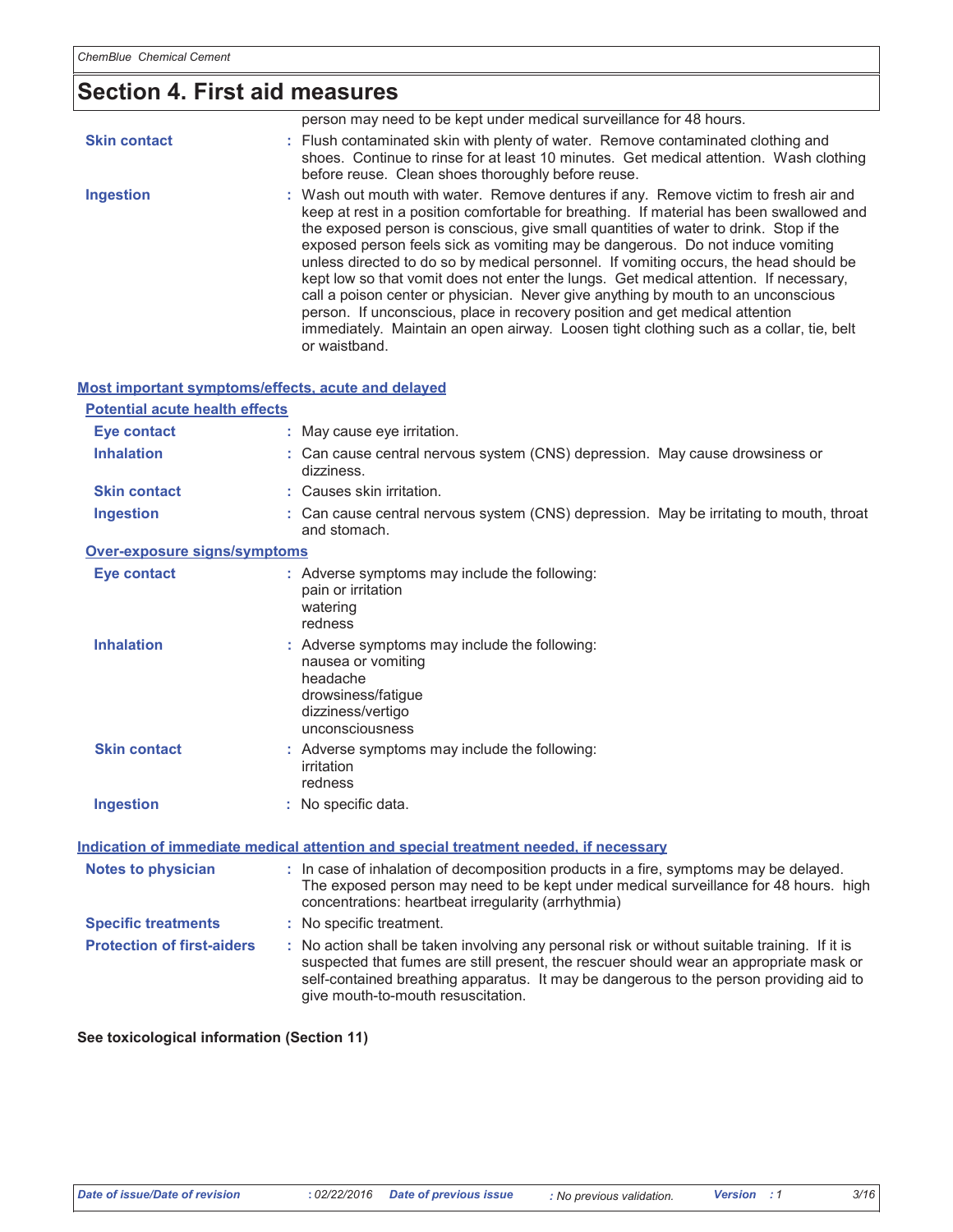## **Section 5. Fire-fighting measures**

| <b>Extinguishing media</b>                               |                                                                                                                                                                                                                                                                                                                                                                                                                                                                                                                                                                                                                                                     |
|----------------------------------------------------------|-----------------------------------------------------------------------------------------------------------------------------------------------------------------------------------------------------------------------------------------------------------------------------------------------------------------------------------------------------------------------------------------------------------------------------------------------------------------------------------------------------------------------------------------------------------------------------------------------------------------------------------------------------|
| <b>Suitable extinguishing</b><br>media                   | : Use dry chemical, $CO2$ , water spray (fog) or foam.                                                                                                                                                                                                                                                                                                                                                                                                                                                                                                                                                                                              |
| <b>Unsuitable extinguishing</b><br>media                 | : Do not use water jet.                                                                                                                                                                                                                                                                                                                                                                                                                                                                                                                                                                                                                             |
| <b>Specific hazards arising</b><br>from the chemical     | : Highly flammable liquid and vapor. In a fire or if heated, a pressure increase will occur<br>and the container may burst, with the risk of a subsequent explosion. The vapor/gas is<br>heavier than air and will spread along the ground. Vapors may accumulate in low or<br>confined areas or travel a considerable distance to a source of ignition and flash back.<br>Runoff to sewer may create fire or explosion hazard. Fire water contaminated with this<br>material must be contained and prevented from being discharged to any waterway,<br>sewer or drain. Hot containers may explode. Vapors may form explosive mixtures with<br>air. |
| <b>Hazardous thermal</b><br>decomposition products       | : Decomposition products may include the following materials:<br>carbon dioxide<br>carbon monoxide<br>nitrogen oxides<br>sulfur oxides<br>metal oxide/oxides<br>smoke<br>fumes or vapor<br>Soot                                                                                                                                                                                                                                                                                                                                                                                                                                                     |
| <b>Special protective actions</b><br>for fire-fighters   | : Promptly isolate the scene by removing all persons from the vicinity of the incident if<br>there is a fire. No action shall be taken involving any personal risk or without suitable<br>training. Move containers from fire area if this can be done without risk. Use water<br>spray to keep fire-exposed containers cool. LARGE FIRE: Dike area of fire to prevent<br>runoff.                                                                                                                                                                                                                                                                   |
| <b>Special protective</b><br>equipment for fire-fighters | : Fire-fighters should wear appropriate protective equipment and self-contained breathing<br>apparatus (SCBA) with a full face-piece operated in positive pressure mode.                                                                                                                                                                                                                                                                                                                                                                                                                                                                            |

## Section 6. Accidental release measures

|                                                       | Personal precautions, protective equipment and emergency procedures                                                                                                                                                                                                                                                                                                                                                                                                                             |
|-------------------------------------------------------|-------------------------------------------------------------------------------------------------------------------------------------------------------------------------------------------------------------------------------------------------------------------------------------------------------------------------------------------------------------------------------------------------------------------------------------------------------------------------------------------------|
| For non-emergency<br>personnel                        | : No action shall be taken involving any personal risk or without suitable training.<br>Evacuate surrounding areas. Keep unnecessary and unprotected personnel from<br>entering. Do not touch or walk through spilled material. Shut off all ignition sources.<br>No flares, smoking or flames in hazard area. Avoid breathing vapor or mist. Provide<br>adequate ventilation. Wear appropriate respirator when ventilation is inadequate. Put<br>on appropriate personal protective equipment. |
|                                                       | For emergency responders : If specialized clothing is required to deal with the spillage, take note of any information in<br>Section 8 on suitable and unsuitable materials.<br>See also the information in "For non-emergency personnel".                                                                                                                                                                                                                                                      |
| <b>Environmental precautions</b>                      | : Avoid dispersal of spilled material and runoff and contact with soil, waterways, drains<br>and sewers. Inform the relevant authorities if the product has caused environmental<br>pollution (sewers, waterways, soil or air). Water polluting material. May be harmful to<br>the environment if released in large quantities.                                                                                                                                                                 |
| Methods and materials for containment and cleaning up |                                                                                                                                                                                                                                                                                                                                                                                                                                                                                                 |

**Small spill** : Stop leak if without risk. Move containers from spill area. Use spark-proof tools and explosion-proof equipment. Absorb with an inert material and place in an appropriate waste disposal container. Dispose of via a licensed waste disposal contractor.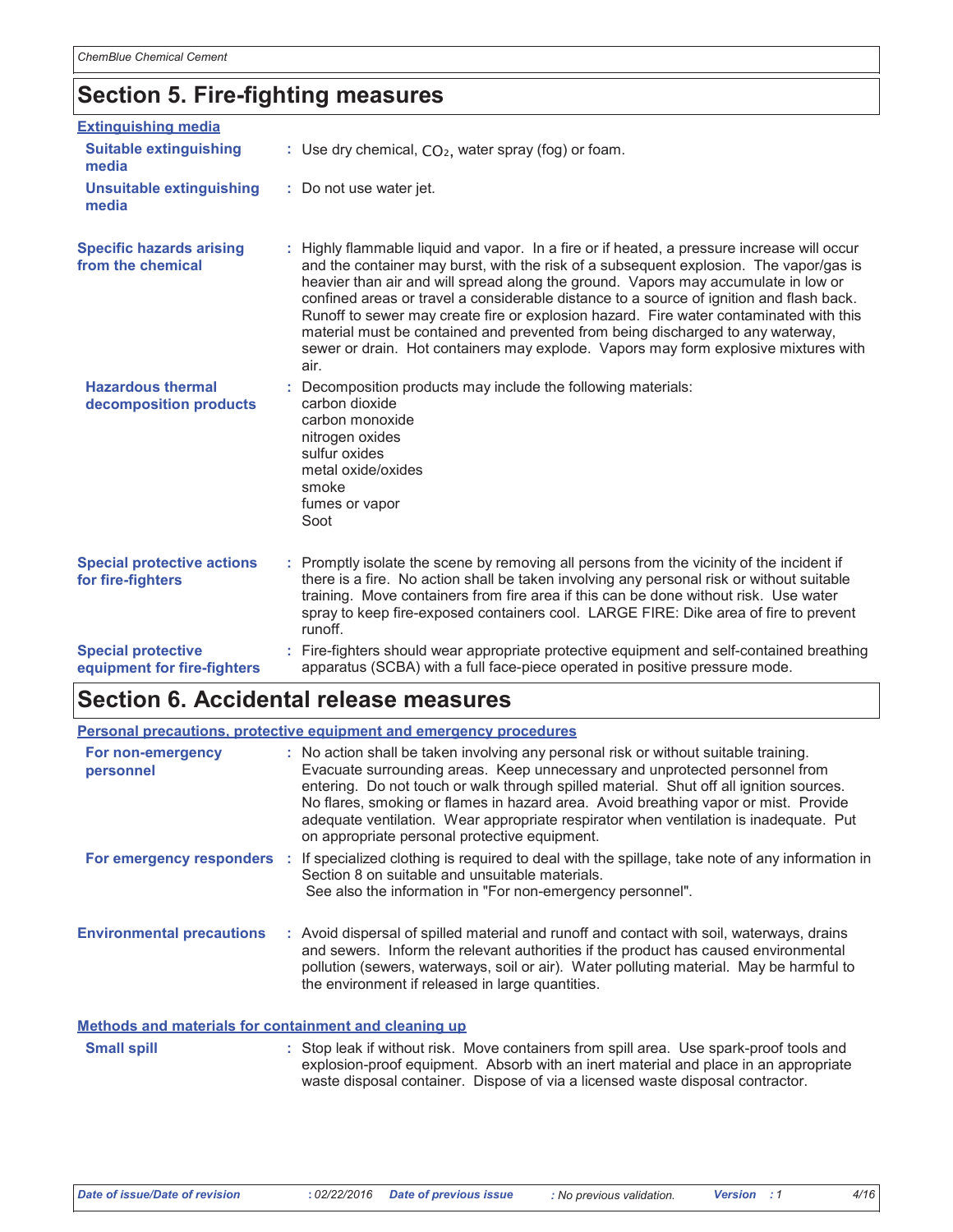### Section 6. Accidental release measures

| Large spill | : Stop leak if without risk. Move containers from spill area. Use spark-proof tools and<br>explosion-proof equipment. Approach release from upwind. Prevent entry into sewers,<br>water courses, basements or confined areas. Wash spillages into an effluent treatment<br>plant or proceed as follows. Contain and collect spillage with non-combustible,<br>absorbent material e.g. sand, earth, vermiculite or diatomaceous earth and place in<br>container for disposal according to local regulations (see Section 13). Dispose of via a<br>licensed waste disposal contractor. Contaminated absorbent material may pose the<br>same hazard as the spilled product. Note: see Section 1 for emergency contact<br>information and Section 13 for waste disposal. For large spills, dike spilled material or |
|-------------|-----------------------------------------------------------------------------------------------------------------------------------------------------------------------------------------------------------------------------------------------------------------------------------------------------------------------------------------------------------------------------------------------------------------------------------------------------------------------------------------------------------------------------------------------------------------------------------------------------------------------------------------------------------------------------------------------------------------------------------------------------------------------------------------------------------------|
|             | otherwise contain it to ensure runoff does not reach a waterway.                                                                                                                                                                                                                                                                                                                                                                                                                                                                                                                                                                                                                                                                                                                                                |

### **Section 7. Handling and storage**

| <b>Precautions for safe handling</b>                                             |                                                                                                                                                                                                                                                                                                                                                                                                                                                                                                                                                                                                                                                                                                                                                                                                                                                                                                                                                                                                                      |
|----------------------------------------------------------------------------------|----------------------------------------------------------------------------------------------------------------------------------------------------------------------------------------------------------------------------------------------------------------------------------------------------------------------------------------------------------------------------------------------------------------------------------------------------------------------------------------------------------------------------------------------------------------------------------------------------------------------------------------------------------------------------------------------------------------------------------------------------------------------------------------------------------------------------------------------------------------------------------------------------------------------------------------------------------------------------------------------------------------------|
| <b>Protective measures</b>                                                       | : Put on appropriate personal protective equipment (see Section 8). Do not ingest. Avoid<br>contact with eyes, skin and clothing. Avoid breathing vapor or mist. Avoid release to<br>the environment. Use only with adequate ventilation. Wear appropriate respirator when<br>ventilation is inadequate. Do not enter storage areas and confined spaces unless<br>adequately ventilated. Keep in the original container or an approved alternative made<br>from a compatible material, kept tightly closed when not in use. Store and use away<br>from heat, sparks, open flame or any other ignition source. Use explosion-proof<br>electrical (ventilating, lighting and material handling) equipment. Use only non-sparking<br>tools. Take precautionary measures against electrostatic discharges. Empty containers<br>retain product residue and can be hazardous. Do not reuse container. Do not<br>pressurize, cut, weld, braze, solder, drill, grind or expose containers to heat or sources<br>of ignition. |
| <b>Advice on general</b><br>occupational hygiene                                 | : Eating, drinking and smoking should be prohibited in areas where this material is<br>handled, stored and processed. Workers should wash hands and face before eating,<br>drinking and smoking. Remove contaminated clothing and protective equipment before<br>entering eating areas. See also Section 8 for additional information on hygiene<br>measures.                                                                                                                                                                                                                                                                                                                                                                                                                                                                                                                                                                                                                                                        |
| <b>Conditions for safe storage,</b><br>including any<br><i>incompatibilities</i> | : Store in accordance with local regulations. Store in a segregated and approved area.<br>Store in original container protected from direct sunlight in a dry, cool and well-ventilated<br>area, away from incompatible materials (see Section 10) and food and drink. Store<br>locked up. Eliminate all ignition sources. Separate from oxidizing materials. Keep<br>container tightly closed and sealed until ready for use. Containers that have been<br>opened must be carefully resealed and kept upright to prevent leakage. Do not store in<br>unlabeled containers. Use appropriate containment to avoid environmental<br>contamination.                                                                                                                                                                                                                                                                                                                                                                     |

### Section 8. Exposure controls/personal protection

#### **Control parameters**

**Occupational exposure limits** 

#### **United States Occupational Exposure Limits**

Naphtha (petroleum), hydrotreated light

heptane

None.

ACGIH TLV (United States, 4/2014). TWA: 400 ppm 8 hours. TWA: 1640 mg/m<sup>3</sup> 8 hours. STEL: 500 ppm 15 minutes. STEL: 2050 mg/m<sup>3</sup> 15 minutes. NIOSH REL (United States, 10/2013). TWA: 85 ppm 10 hours. TWA: 350 mg/m<sup>3</sup> 10 hours. CEIL: 440 ppm 15 minutes. CEIL: 1800 mg/m<sup>3</sup> 15 minutes. OSHA PEL (United States, 2/2013). TWA: 500 ppm 8 hours. TWA: 2000 mg/m<sup>3</sup> 8 hours.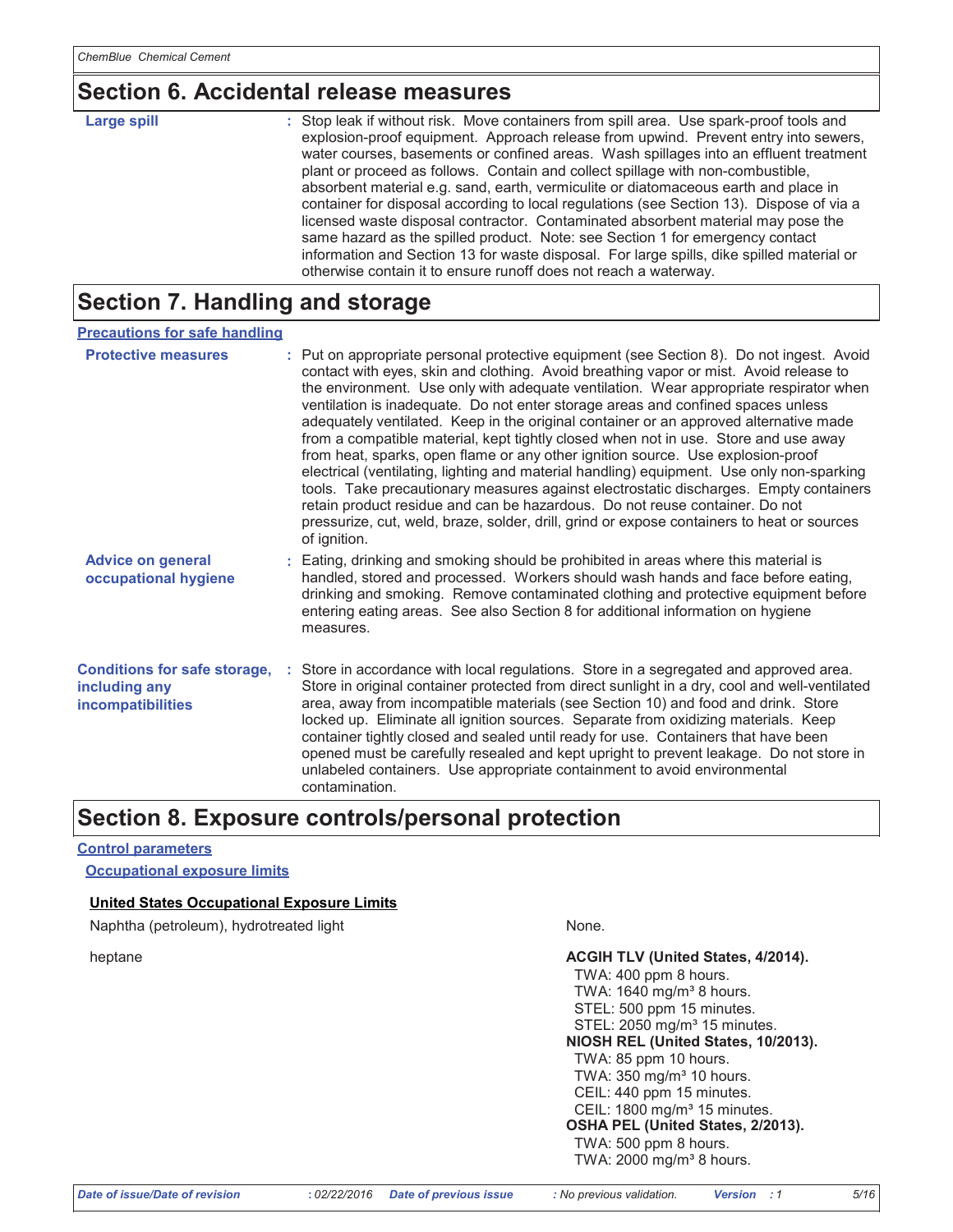### Section 8. Exposure controls/personal protection

|                                            | OSHA PEL 1989 (United States, 3/1989).<br>TWA: 400 ppm 8 hours.<br>TWA: 1600 mg/m <sup>3</sup> 8 hours.<br>STEL: 500 ppm 15 minutes.<br>STEL: 2000 mg/m <sup>3</sup> 15 minutes.                                                                                                                                                                                                                                                                                                                                                                                                                                                                                                                              |
|--------------------------------------------|---------------------------------------------------------------------------------------------------------------------------------------------------------------------------------------------------------------------------------------------------------------------------------------------------------------------------------------------------------------------------------------------------------------------------------------------------------------------------------------------------------------------------------------------------------------------------------------------------------------------------------------------------------------------------------------------------------------|
| 3-methylhexane                             | ACGIH TLV (United States, 4/2014).<br>TWA: 400 ppm 8 hours.<br>TWA: 1640 mg/m <sup>3</sup> 8 hours.<br>STEL: 500 ppm 15 minutes.<br>STEL: 2050 mg/m <sup>3</sup> 15 minutes.                                                                                                                                                                                                                                                                                                                                                                                                                                                                                                                                  |
| Methylcyclohexane                          | ACGIH TLV (United States, 4/2014).<br>TWA: 400 ppm 8 hours.<br>TWA: 1610 mg/m <sup>3</sup> 8 hours.<br>NIOSH REL (United States, 10/2013).<br>TWA: 400 ppm 10 hours.<br>TWA: 1600 mg/m <sup>3</sup> 10 hours.<br>OSHA PEL (United States, 2/2013).<br>TWA: 500 ppm 8 hours.<br>TWA: 2000 mg/m <sup>3</sup> 8 hours.                                                                                                                                                                                                                                                                                                                                                                                           |
| 2-Methylhexane                             | ACGIH TLV (United States, 4/2014).<br>TWA: 400 ppm 8 hours.<br>TWA: 1640 mg/m <sup>3</sup> 8 hours.<br>STEL: 500 ppm 15 minutes.<br>STEL: 2050 mg/m <sup>3</sup> 15 minutes.                                                                                                                                                                                                                                                                                                                                                                                                                                                                                                                                  |
| 2,3-dimethylpentane                        | ACGIH TLV (United States, 4/2014).<br>TWA: 400 ppm 8 hours.<br>TWA: 1640 mg/m <sup>3</sup> 8 hours.<br>STEL: 500 ppm 15 minutes.<br>STEL: 2050 mg/m <sup>3</sup> 15 minutes.                                                                                                                                                                                                                                                                                                                                                                                                                                                                                                                                  |
| 3-Ethylpentane                             | ACGIH TLV (United States, 4/2014).<br>TWA: 400 ppm 8 hours.<br>TWA: 1640 mg/m <sup>3</sup> 8 hours.<br>STEL: 500 ppm 15 minutes.<br>STEL: 2050 mg/m <sup>3</sup> 15 minutes.                                                                                                                                                                                                                                                                                                                                                                                                                                                                                                                                  |
| <b>Canada Occupational Exposure Limits</b> |                                                                                                                                                                                                                                                                                                                                                                                                                                                                                                                                                                                                                                                                                                               |
| heptane                                    | CA Alberta Provincial (Canada, 4/2009).<br>15 min OEL: 2050 mg/m <sup>3</sup> 15 minutes.<br>8 hrs OEL: 1640 mg/m <sup>3</sup> 8 hours.<br>8 hrs OEL: 400 ppm 8 hours.<br>15 min OEL: 500 ppm 15 minutes.<br><b>CA British Columbia Provincial (Canada,</b><br>$2/2015$ ).<br>TWA: 400 ppm 8 hours.<br>STEL: 500 ppm 15 minutes.<br>CA Ontario Provincial (Canada, 1/2013).<br>TWA: 400 ppm 8 hours.<br>TWA: 1640 mg/m <sup>3</sup> 8 hours.<br>STEL: 500 ppm 15 minutes.<br>STEL: 2050 mg/m <sup>3</sup> 15 minutes.<br>CA Quebec Provincial (Canada, 1/2014).<br>TWAEV: 400 ppm 8 hours.<br>TWAEV: 1640 mg/m <sup>3</sup> 8 hours.<br>STEV: 500 ppm 15 minutes.<br>STEV: 2050 mg/m <sup>3</sup> 15 minutes. |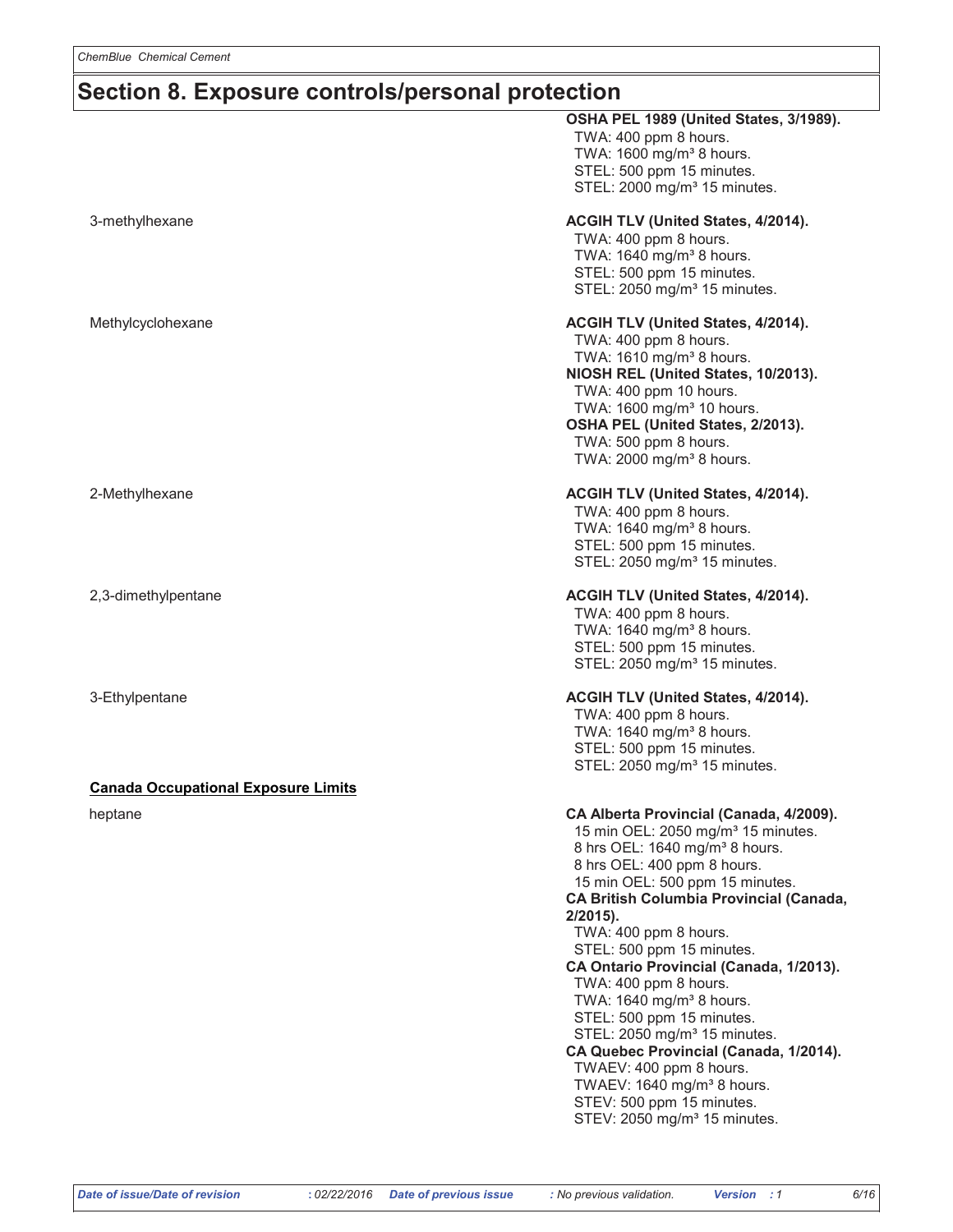# Section 8. Exposure controls/personal protection

| 3-methylhexane                             | CA Alberta Provincial (Canada, 4/2009).<br>15 min OEL: 2050 mg/m <sup>3</sup> 15 minutes.<br>8 hrs OEL: 1640 mg/m <sup>3</sup> 8 hours.<br>8 hrs OEL: 400 ppm 8 hours.<br>15 min OEL: 500 ppm 15 minutes.                                                                                                                                                                                                                                 |
|--------------------------------------------|-------------------------------------------------------------------------------------------------------------------------------------------------------------------------------------------------------------------------------------------------------------------------------------------------------------------------------------------------------------------------------------------------------------------------------------------|
| 2-Methylhexane                             | CA Alberta Provincial (Canada, 4/2009).<br>15 min OEL: 2050 mg/m <sup>3</sup> 15 minutes.<br>8 hrs OEL: 1640 mg/m <sup>3</sup> 8 hours.<br>8 hrs OEL: 400 ppm 8 hours.<br>15 min OEL: 500 ppm 15 minutes.                                                                                                                                                                                                                                 |
| Methylcyclohexane                          | CA Alberta Provincial (Canada, 4/2009).<br>8 hrs OEL: 400 ppm 8 hours.<br>8 hrs OEL: 1610 mg/m <sup>3</sup> 8 hours.<br><b>CA British Columbia Provincial (Canada,</b><br>$2/2015$ ).<br>TWA: 400 ppm 8 hours.<br>CA Ontario Provincial (Canada, 1/2013).<br>TWA: 400 ppm 8 hours.<br>TWA: 1610 mg/m <sup>3</sup> 8 hours.<br>CA Quebec Provincial (Canada, 1/2014).<br>TWAEV: 400 ppm 8 hours.<br>TWAEV: 1610 mg/m <sup>3</sup> 8 hours. |
| 2,3-dimethylpentane                        | CA Alberta Provincial (Canada, 4/2009).<br>15 min OEL: 2050 mg/m <sup>3</sup> 15 minutes.<br>8 hrs OEL: 1640 mg/m <sup>3</sup> 8 hours.<br>8 hrs OEL: 400 ppm 8 hours.<br>15 min OEL: 500 ppm 15 minutes.                                                                                                                                                                                                                                 |
| 3-Ethylpentane                             | CA Alberta Provincial (Canada, 4/2009).<br>15 min OEL: 2050 mg/m <sup>3</sup> 15 minutes.<br>8 hrs OEL: 1640 mg/m <sup>3</sup> 8 hours.<br>8 hrs OEL: 400 ppm 8 hours.<br>15 min OEL: 500 ppm 15 minutes.                                                                                                                                                                                                                                 |
| <b>Appropriate engineering</b><br>controls | : Use only with adequate ventilation. Use process enclosures, local exhaust ventilation or<br>other engineering controls to keep worker exposure to airborne contaminants below any<br>recommended or statutory limits. The engineering controls also need to keep gas,<br>vapor or dust concentrations below any lower explosive limits. Use explosion-proof<br>ventilation equipment.                                                   |
| <b>Environmental exposure</b><br>controls  | : Emissions from ventilation or work process equipment should be checked to ensure<br>they comply with the requirements of environmental protection legislation. In some<br>cases, fume scrubbers, filters or engineering modifications to the process equipment<br>will be necessary to reduce emissions to acceptable levels.                                                                                                           |
| <b>Individual protection measures</b>      |                                                                                                                                                                                                                                                                                                                                                                                                                                           |
| <b>Hygiene measures</b>                    | : Wash hands, forearms and face thoroughly after handling chemical products, before<br>eating, smoking and using the lavatory and at the end of the working period.<br>Appropriate techniques should be used to remove potentially contaminated clothing.<br>Wash contaminated clothing before reusing. Ensure that eyewash stations and safety<br>showers are close to the workstation location.                                         |
| <b>Eye/face protection</b>                 | : Safety eyewear complying with an approved standard should be used when a risk<br>assessment indicates this is necessary to avoid exposure to liquid splashes, mists,<br>gases or dusts. If contact is possible, the following protection should be worn, unless<br>the assessment indicates a higher degree of protection: chemical splash goggles.                                                                                     |
| <b>Skin protection</b>                     |                                                                                                                                                                                                                                                                                                                                                                                                                                           |
| <b>Date of issue/Date of revision</b>      | : No previous validation.<br><b>Date of previous issue</b><br>: 02/22/2016<br>Version : 1<br>7/16                                                                                                                                                                                                                                                                                                                                         |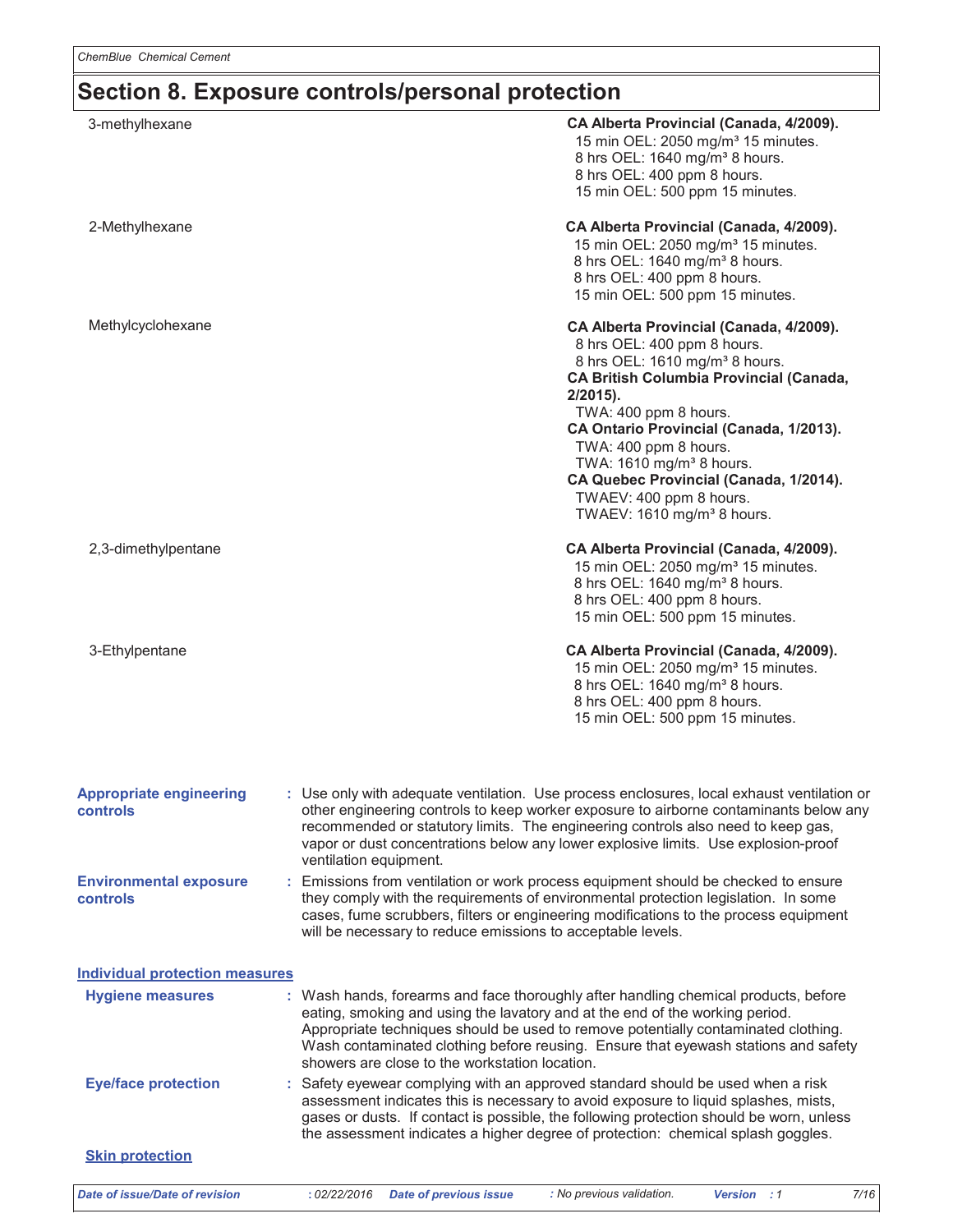# Section 8. Exposure controls/personal protection

| <b>Hand protection</b>        | : Chemical-resistant, impervious gloves complying with an approved standard should be<br>worn at all times when handling chemical products if a risk assessment indicates this is<br>necessary. Considering the parameters specified by the glove manufacturer, check<br>during use that the gloves are still retaining their protective properties. It should be<br>noted that the time to breakthrough for any glove material may be different for different<br>glove manufacturers. In the case of mixtures, consisting of several substances, the<br>protection time of the gloves cannot be accurately estimated. |
|-------------------------------|------------------------------------------------------------------------------------------------------------------------------------------------------------------------------------------------------------------------------------------------------------------------------------------------------------------------------------------------------------------------------------------------------------------------------------------------------------------------------------------------------------------------------------------------------------------------------------------------------------------------|
|                               | > 8 hours (breakthrough time): neoprene, butyl rubber, nitrile rubber                                                                                                                                                                                                                                                                                                                                                                                                                                                                                                                                                  |
| <b>Body protection</b>        | : Personal protective equipment for the body should be selected based on the task being<br>performed and the risks involved and should be approved by a specialist before<br>handling this product. When there is a risk of ignition from static electricity, wear anti-<br>static protective clothing. For the greatest protection from static discharges, clothing<br>should include anti-static overalls, boots and gloves.                                                                                                                                                                                         |
| <b>Other skin protection</b>  | : Appropriate footwear and any additional skin protection measures should be selected<br>based on the task being performed and the risks involved and should be approved by a<br>specialist before handling this product.                                                                                                                                                                                                                                                                                                                                                                                              |
| <b>Respiratory protection</b> | : Use a properly fitted, air-purifying or air-fed respirator complying with an approved<br>standard if a risk assessment indicates this is necessary. Respirator selection must be<br>based on known or anticipated exposure levels, the hazards of the product and the safe<br>working limits of the selected respirator. Ensure an MSHA/NIOSH-approved respirator<br>or equivalent is used (applicable in the United States).                                                                                                                                                                                        |

# Section 9. Physical and chemical properties

| <b>Physical state</b><br>$:$ Liquid.<br><b>Color</b><br>$:$ Blue.<br>Odor<br>: Hydrocarbon.<br>: Not available.<br><b>Odor threshold</b><br>pH<br>: Not available.<br><b>Melting point</b><br>: Not available.<br>: $93.33^{\circ}$ C (200 $^{\circ}$ F)<br><b>Boiling point</b><br><b>Flash point</b><br>: Closed cup: $-9.44^{\circ}$ C (15 $^{\circ}$ F)<br>$\therefore$ 4.2 (butyl acetate = 1)<br><b>Evaporation rate</b><br><b>Flammability (solid, gas)</b><br>: Not available.<br>: $1$ ower: $1\%$<br>Lower and upper explosive<br>Upper: 6.7%<br>(flammable) limits<br><b>Vapor pressure</b><br>: 6 kPa (45 mm Hg) [room temperature]<br><b>Vapor density</b><br>: $3.5$ [Air = 1]<br><b>Relative density</b><br>: 0.72 |
|-----------------------------------------------------------------------------------------------------------------------------------------------------------------------------------------------------------------------------------------------------------------------------------------------------------------------------------------------------------------------------------------------------------------------------------------------------------------------------------------------------------------------------------------------------------------------------------------------------------------------------------------------------------------------------------------------------------------------------------|
|                                                                                                                                                                                                                                                                                                                                                                                                                                                                                                                                                                                                                                                                                                                                   |
|                                                                                                                                                                                                                                                                                                                                                                                                                                                                                                                                                                                                                                                                                                                                   |
|                                                                                                                                                                                                                                                                                                                                                                                                                                                                                                                                                                                                                                                                                                                                   |
|                                                                                                                                                                                                                                                                                                                                                                                                                                                                                                                                                                                                                                                                                                                                   |
|                                                                                                                                                                                                                                                                                                                                                                                                                                                                                                                                                                                                                                                                                                                                   |
|                                                                                                                                                                                                                                                                                                                                                                                                                                                                                                                                                                                                                                                                                                                                   |
|                                                                                                                                                                                                                                                                                                                                                                                                                                                                                                                                                                                                                                                                                                                                   |
|                                                                                                                                                                                                                                                                                                                                                                                                                                                                                                                                                                                                                                                                                                                                   |
|                                                                                                                                                                                                                                                                                                                                                                                                                                                                                                                                                                                                                                                                                                                                   |
|                                                                                                                                                                                                                                                                                                                                                                                                                                                                                                                                                                                                                                                                                                                                   |
|                                                                                                                                                                                                                                                                                                                                                                                                                                                                                                                                                                                                                                                                                                                                   |
|                                                                                                                                                                                                                                                                                                                                                                                                                                                                                                                                                                                                                                                                                                                                   |
|                                                                                                                                                                                                                                                                                                                                                                                                                                                                                                                                                                                                                                                                                                                                   |
|                                                                                                                                                                                                                                                                                                                                                                                                                                                                                                                                                                                                                                                                                                                                   |
| <b>Solubility</b><br>: Insoluble in the following materials: cold water and hot water.                                                                                                                                                                                                                                                                                                                                                                                                                                                                                                                                                                                                                                            |
| <b>Partition coefficient: n-</b><br>: Not available.<br>octanol/water                                                                                                                                                                                                                                                                                                                                                                                                                                                                                                                                                                                                                                                             |
| : $203.8^{\circ}$ C (398.8 $^{\circ}$ F)<br><b>Auto-ignition temperature</b>                                                                                                                                                                                                                                                                                                                                                                                                                                                                                                                                                                                                                                                      |
| <b>Decomposition temperature</b><br>: Not available.                                                                                                                                                                                                                                                                                                                                                                                                                                                                                                                                                                                                                                                                              |
| <b>Viscosity</b><br>: Kinematic (room temperature): 9 to 15 $\text{cm}^2\text{/s}$ (900 to 1500 cSt)                                                                                                                                                                                                                                                                                                                                                                                                                                                                                                                                                                                                                              |

# **Section 10. Stability and reactivity**

| Date of issue/Date of revision               | <b>Date of previous issue</b><br>8/16<br>: No previous validation.<br><b>Version</b> : 1<br>: 02/22/2016                                                                  |
|----------------------------------------------|---------------------------------------------------------------------------------------------------------------------------------------------------------------------------|
| <b>Possibility of hazardous</b><br>reactions | : Under normal conditions of storage and use, hazardous reactions will not occur. Under<br>normal conditions of storage and use, hazardous polymerization will not occur. |
| <b>Chemical stability</b>                    | : The product is stable.                                                                                                                                                  |
| <b>Reactivity</b>                            | : No specific test data related to reactivity available for this product or its ingredients.                                                                              |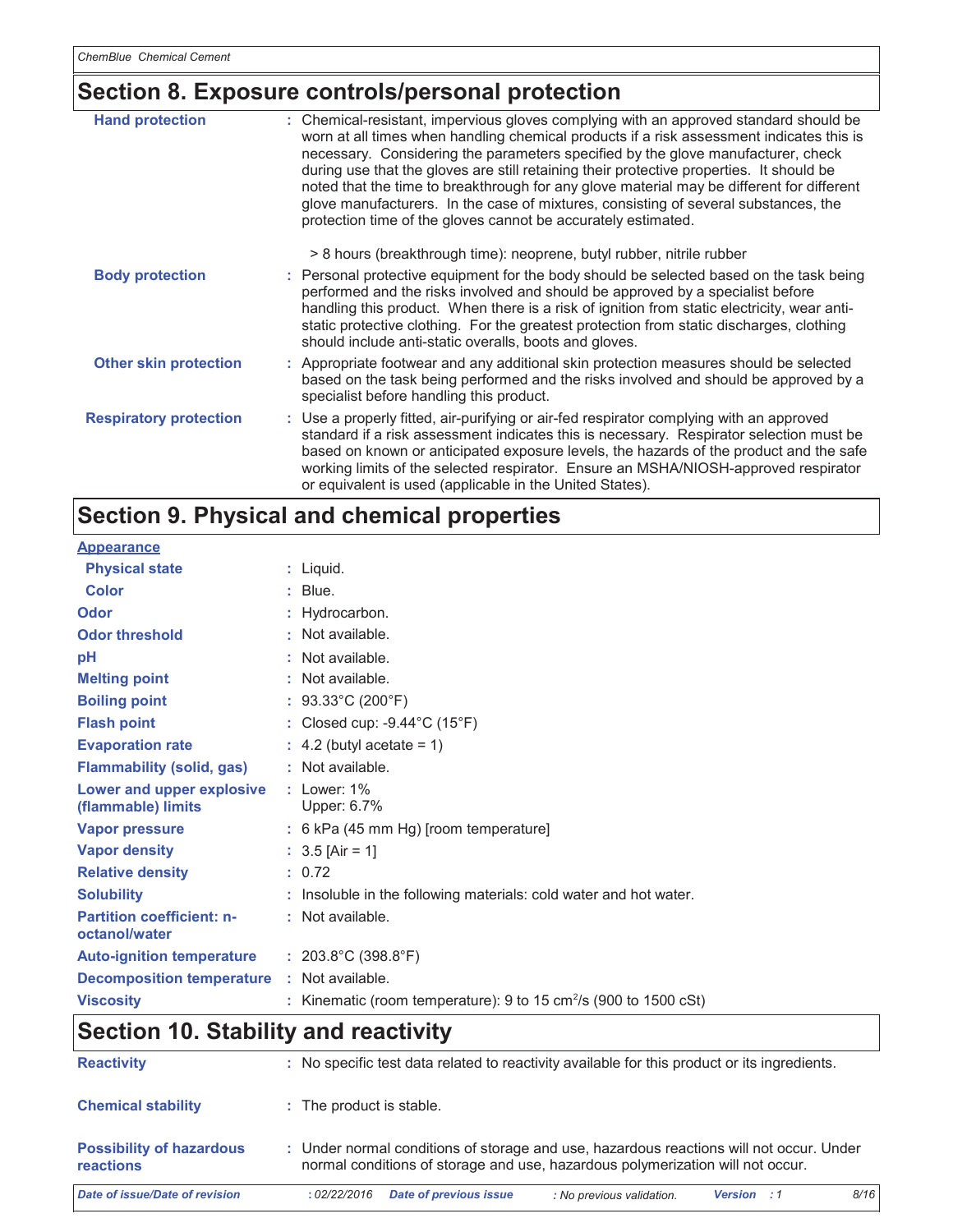### Section 10. Stability and reactivity

| <b>Conditions to avoid</b>                        | : Avoid all possible sources of ignition (spark or flame). Do not pressurize, cut, weld,<br>braze, solder, drill, grind or expose containers to heat or sources of ignition. Do not<br>allow vapor to accumulate in low or confined areas. |
|---------------------------------------------------|--------------------------------------------------------------------------------------------------------------------------------------------------------------------------------------------------------------------------------------------|
| <b>Incompatible materials</b>                     | : Reactive or incompatible with the following materials:<br>oxidizing materials<br>strong acids                                                                                                                                            |
| <b>Hazardous decomposition</b><br><b>products</b> | : Under normal conditions of storage and use, hazardous decomposition products should<br>not be produced.                                                                                                                                  |

### **Section 11. Toxicological information**

#### Information on toxicological effects

#### **Acute toxicity**

| <b>Product/ingredient name</b> | <b>Result</b>                | <b>Species</b> | <b>Dose</b>            | <b>Exposure</b> |
|--------------------------------|------------------------------|----------------|------------------------|-----------------|
| heptane                        | ILC50 Inhalation Gas.        | Rat            | 48000 ppm              | 14 hours        |
|                                | <b>LC50 Inhalation Vapor</b> | Rat            | $103$ g/m <sup>3</sup> | I4 hours        |
| Methylcyclohexane              | LD50 Oral                    | Rat            | >3200 mg/kg            |                 |
| <b>Irritation/Corrosion</b>    |                              |                |                        |                 |

| <b>Product/ingredient name</b>             | <b>Result</b>            | <b>Species</b> | <b>Score</b> | <b>Exposure</b>             | <b>Observation</b>       |
|--------------------------------------------|--------------------------|----------------|--------------|-----------------------------|--------------------------|
| Naphtha (petroleum),<br>hydrotreated light | Skin - Irritant          | Rabbit         |              | 4 hours                     | $\overline{\phantom{a}}$ |
| heptane                                    | Skin - Moderate irritant | Rabbit         |              | 24 hours                    | $\overline{\phantom{a}}$ |
| 3-methylhexane                             | Skin - Moderate irritant | Rabbit         |              |                             |                          |
| Methylcyclohexane                          | Skin - Mild irritant     | Rabbit         |              | 24 hours 500<br>microliters | $\overline{\phantom{0}}$ |
|                                            | Skin - Moderate irritant | Rabbit         |              |                             | $\overline{\phantom{a}}$ |
| 2-Methylhexane                             | Skin - Moderate irritant | Rabbit         |              |                             |                          |
| 2,3-dimethylpentane                        | Skin - Moderate irritant | Rabbit         |              |                             | $\overline{\phantom{a}}$ |
| 3-Ethylpentane                             | Skin - Moderate irritant | Rabbit         |              |                             |                          |

#### **Sensitization**

Not available.

**Mutagenicity** Not available.

**Carcinogenicity** Not available.

**Reproductive toxicity** Not available.

**Teratogenicity** Not available.

Specific target organ toxicity (single exposure)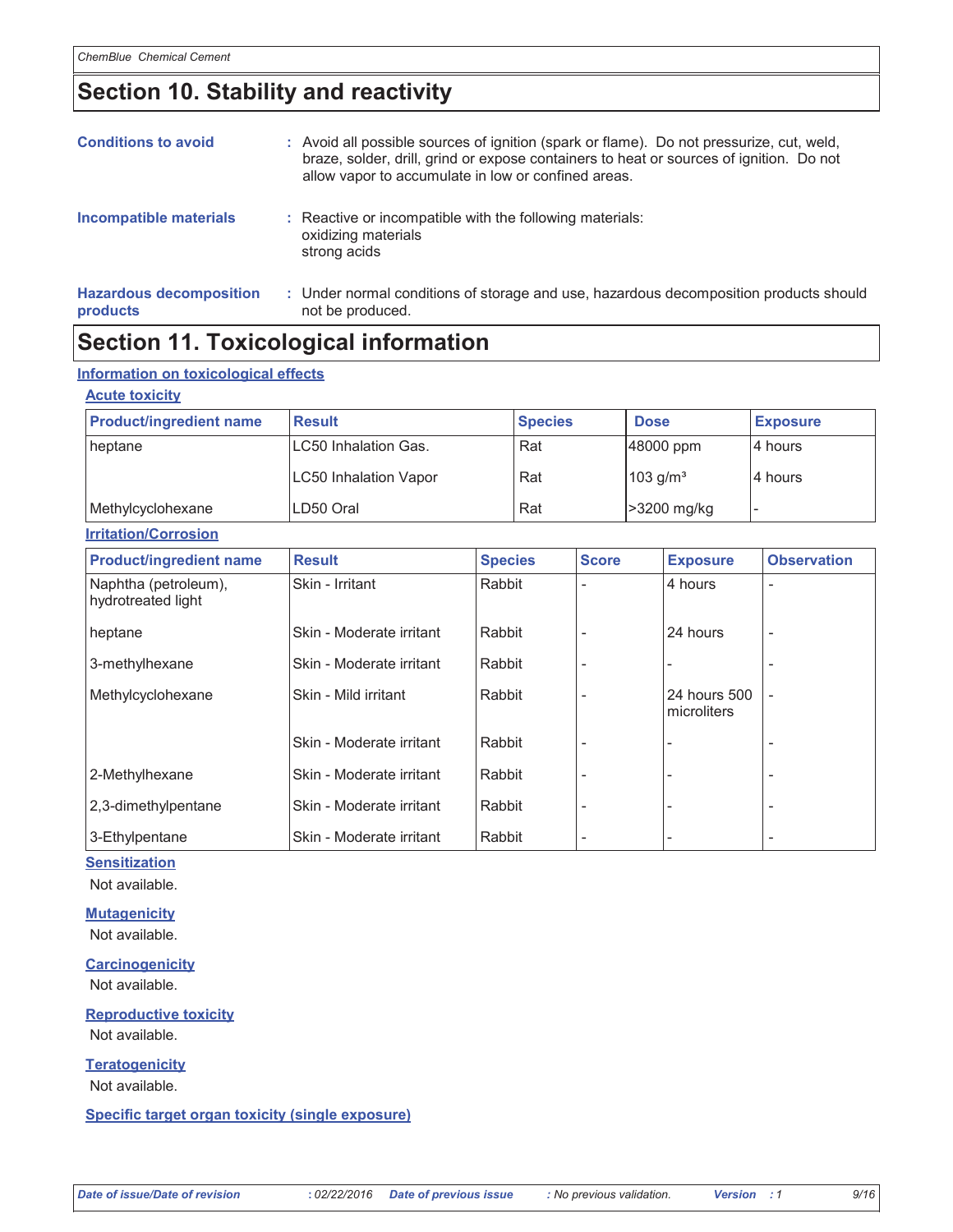# Section 11. Toxicological information

| <b>Name</b>                             | <b>Category</b> | <b>Route of</b><br>exposure | <b>Target organs</b> |
|-----------------------------------------|-----------------|-----------------------------|----------------------|
| Naphtha (petroleum), hydrotreated light | Category 3      | Not applicable.             | Narcotic effects     |
| heptane                                 | Category 3      | Not applicable.             | Narcotic effects     |
| 3-methylhexane                          | Category 3      | Not applicable.             | Narcotic effects     |
| Methylcyclohexane                       | Category 3      | Not applicable.             | Narcotic effects     |
| 2-Methylhexane                          | Category 3      | Not applicable.             | l Narcotic effects   |
| 2,3-dimethylpentane                     | Category 3      | Not applicable.             | Narcotic effects     |
| 3-Ethylpentane                          | Category 3      | Not applicable.             | Narcotic effects     |

Specific target organ toxicity (repeated exposure) Not available.

#### **Aspiration hazard**

| <b>Name</b>         | <b>Result</b>                         |
|---------------------|---------------------------------------|
| heptane             | <b>ASPIRATION HAZARD - Category 1</b> |
| 3-methylhexane      | <b>ASPIRATION HAZARD - Category 1</b> |
| Methylcyclohexane   | <b>ASPIRATION HAZARD - Category 1</b> |
| 2-Methylhexane      | <b>ASPIRATION HAZARD - Category 1</b> |
| 2,3-dimethylpentane | <b>ASPIRATION HAZARD - Category 1</b> |
| 3-Ethylpentane      | <b>ASPIRATION HAZARD - Category 1</b> |

| Information on the likely<br>routes of exposure | : Routes of entry anticipated: Oral, Dermal, Inhalation, Ocular.                                                                              |
|-------------------------------------------------|-----------------------------------------------------------------------------------------------------------------------------------------------|
| <b>Potential acute health effects</b>           |                                                                                                                                               |
| <b>Eye contact</b>                              | : May cause eye irritation.                                                                                                                   |
| <b>Inhalation</b>                               | : Can cause central nervous system (CNS) depression. May cause drowsiness or<br>dizziness.                                                    |
| <b>Skin contact</b>                             | : Causes skin irritation.                                                                                                                     |
| <b>Ingestion</b>                                | : Can cause central nervous system (CNS) depression. May be irritating to mouth, throat<br>and stomach.                                       |
|                                                 | Symptoms related to the physical, chemical and toxicological characteristics                                                                  |
| Eye contact                                     | : Adverse symptoms may include the following:<br>pain or irritation<br>watering<br>redness                                                    |
| <b>Inhalation</b>                               | : Adverse symptoms may include the following:<br>nausea or vomiting<br>headache<br>drowsiness/fatigue<br>dizziness/vertigo<br>unconsciousness |
| <b>Skin contact</b>                             | : Adverse symptoms may include the following:<br>irritation<br>redness                                                                        |
| <b>Ingestion</b>                                | : No specific data.                                                                                                                           |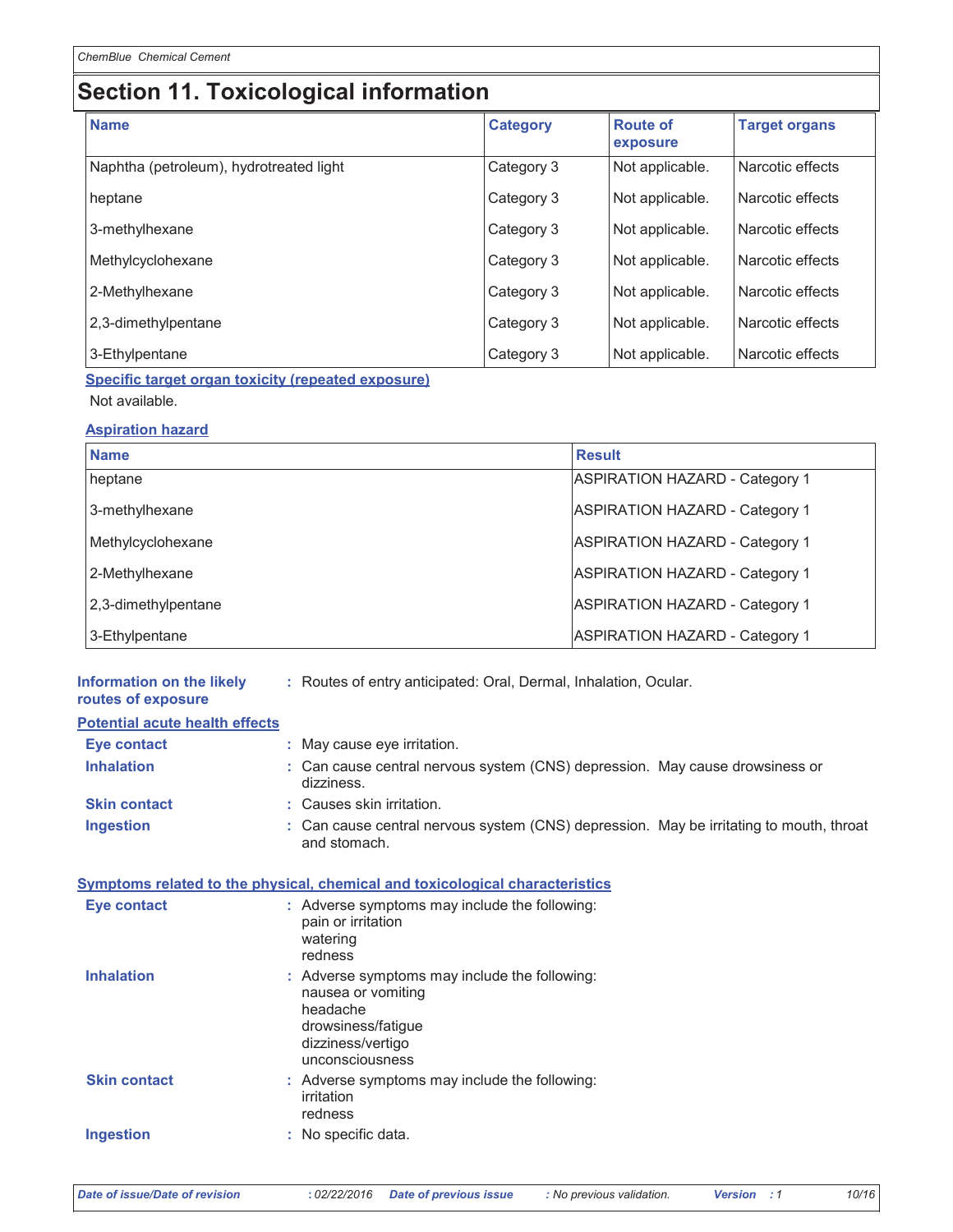# **Section 11. Toxicological information**

|                                              | Delayed and immediate effects and also chronic effects from short and long term exposure |
|----------------------------------------------|------------------------------------------------------------------------------------------|
| <b>Short term exposure</b>                   |                                                                                          |
| <b>Potential immediate</b><br><b>effects</b> | : Not available.                                                                         |
| <b>Potential delayed effects</b>             | : Not available.                                                                         |
| Long term exposure                           |                                                                                          |
| <b>Potential immediate</b><br><b>effects</b> | : Not available.                                                                         |
| <b>Potential delayed effects</b>             | : Repeated or prolonged contact with irritants may cause dermatitis.                     |
| <b>Potential chronic health effects</b>      |                                                                                          |
| Not available.                               |                                                                                          |
| <b>General</b>                               | : No known significant effects or critical hazards.                                      |
| <b>Carcinogenicity</b>                       | : No known significant effects or critical hazards.                                      |
| <b>Mutagenicity</b>                          | : No known significant effects or critical hazards.                                      |
| <b>Teratogenicity</b>                        | : No known significant effects or critical hazards.                                      |
| <b>Developmental effects</b>                 | : No known significant effects or critical hazards.                                      |
| <b>Fertility effects</b>                     | : No known significant effects or critical hazards.                                      |
|                                              |                                                                                          |

#### **Numerical measures of toxicity**

**Acute toxicity estimates** 

Not available.

## **Section 12. Ecological information**

### **Toxicity**

| <b>Product/ingredient name</b> | <b>Result</b>                      | <b>Species</b>                                                         | <b>Exposure</b> |
|--------------------------------|------------------------------------|------------------------------------------------------------------------|-----------------|
| heptane                        | Acute LC50 375000 µg/l Fresh water | Fish - Oreochromis mossambicus   96 hours                              |                 |
| Methylcyclohexane              | Acute LC50 5800 µg/l Marine water  | Fish - Morone saxatilis - Juvenile<br>(Fledgling, Hatchling, Weanling) | 96 hours        |

#### **Persistence and degradability**

Not available.

#### **Bioaccumulative potential**

| <b>Product/ingredient name</b>             | $LogP_{ow}$ | <b>BCF</b>   | <b>Potential</b> |
|--------------------------------------------|-------------|--------------|------------------|
| Naphtha (petroleum),<br>hydrotreated light | 2.2 to 5.2  | l 10 to 2500 | high             |
| heptane                                    | 4.66        | 552          | high             |
| Methylcyclohexane                          | 3.61        | 112          | low              |

#### **Mobility in soil**

| <b>Soil/water partition</b> | : No |
|-----------------------------|------|
| <b>coefficient (Koc)</b>    |      |

ot available.

**Other adverse effects** 

: No known significant effects or critical hazards.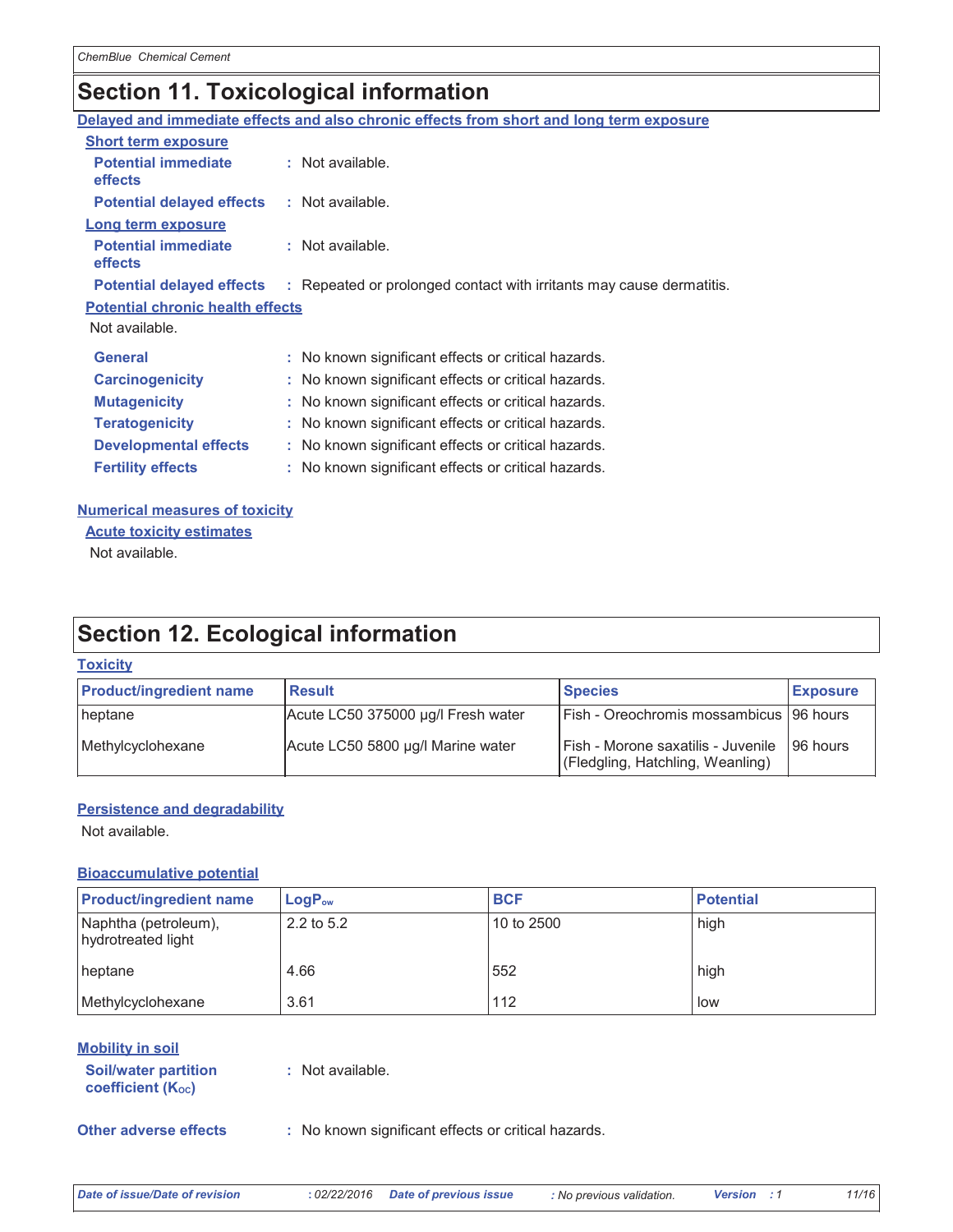# **Section 13. Disposal considerations**

**Disposal methods** 

: The generation of waste should be avoided or minimized wherever possible. Disposal of this product, solutions and any by-products should at all times comply with the requirements of environmental protection and waste disposal legislation and any federal, state and regional local authority requirements. Dispose of surplus and non-recyclable products via a licensed waste disposal contractor. Waste should not be disposed of untreated to the sewer unless fully compliant with the requirements of all authorities with jurisdiction. Waste packaging should be recycled. Incineration or landfill should only be considered when recycling is not feasible. This material and its container must be disposed of in a safe way. Care should be taken when handling emptied containers that have not been cleaned or rinsed out. Empty containers or liners may retain some product residues. Vapor from product residues may create a highly flammable or explosive atmosphere inside the container. Do not cut, weld or grind used containers unless they have been cleaned thoroughly internally. Avoid dispersal of spilled material and runoff and contact with soil, waterways, drains and sewers.

### **Section 14. Transport information**

| <b>DOT</b><br><b>UN number</b><br><b>UN1133</b><br><b>UN proper</b><br>shipping name<br>flammable<br>liquid<br>3<br><b>Transport</b><br>hazard class(es)<br>Label<br>q∑<br>$\mathbf{II}$<br><b>Packing group</b><br><b>Environmental</b><br>Yes.<br>hazards<br><b>Additional</b><br><b>information</b><br>inland |                                                                                                                                                                                                                                                                      |                                                                                                                                                                                                                                                                                |  |                                                                                                                                                                 |                                                                                                                                                                                                                                                                                                                                  |
|------------------------------------------------------------------------------------------------------------------------------------------------------------------------------------------------------------------------------------------------------------------------------------------------------------------|----------------------------------------------------------------------------------------------------------------------------------------------------------------------------------------------------------------------------------------------------------------------|--------------------------------------------------------------------------------------------------------------------------------------------------------------------------------------------------------------------------------------------------------------------------------|--|-----------------------------------------------------------------------------------------------------------------------------------------------------------------|----------------------------------------------------------------------------------------------------------------------------------------------------------------------------------------------------------------------------------------------------------------------------------------------------------------------------------|
|                                                                                                                                                                                                                                                                                                                  | <b>TDG</b><br><b>Classification</b>                                                                                                                                                                                                                                  | <b>Classification</b>                                                                                                                                                                                                                                                          |  | <b>IMDG</b>                                                                                                                                                     | <b>IATA</b>                                                                                                                                                                                                                                                                                                                      |
|                                                                                                                                                                                                                                                                                                                  | <b>UN1133</b>                                                                                                                                                                                                                                                        |                                                                                                                                                                                                                                                                                |  | <b>UN1133</b>                                                                                                                                                   | <b>UN1133</b>                                                                                                                                                                                                                                                                                                                    |
|                                                                                                                                                                                                                                                                                                                  | ADHESIVES,<br>containing a<br>flammable<br>liquid                                                                                                                                                                                                                    | ADHESIVES,<br>containing a                                                                                                                                                                                                                                                     |  | ADHESIVES,<br>containing a<br>flammable<br>liquid                                                                                                               | ADHESIVES,<br>containing a<br>flammable<br>liquid                                                                                                                                                                                                                                                                                |
|                                                                                                                                                                                                                                                                                                                  | 3                                                                                                                                                                                                                                                                    |                                                                                                                                                                                                                                                                                |  | 3                                                                                                                                                               | $\overline{3}$                                                                                                                                                                                                                                                                                                                   |
|                                                                                                                                                                                                                                                                                                                  |                                                                                                                                                                                                                                                                      |                                                                                                                                                                                                                                                                                |  |                                                                                                                                                                 |                                                                                                                                                                                                                                                                                                                                  |
|                                                                                                                                                                                                                                                                                                                  | Ш                                                                                                                                                                                                                                                                    |                                                                                                                                                                                                                                                                                |  | $\mathsf{II}$                                                                                                                                                   | $\mathbf{H}$                                                                                                                                                                                                                                                                                                                     |
|                                                                                                                                                                                                                                                                                                                  | Yes.                                                                                                                                                                                                                                                                 |                                                                                                                                                                                                                                                                                |  | Marine<br>Pollutant: Yes                                                                                                                                        | No.                                                                                                                                                                                                                                                                                                                              |
| qeneral<br>173.24a.<br><b>Limited</b>                                                                                                                                                                                                                                                                            | Product<br>classified as<br>per the<br>following<br>sections of the<br>Transportation<br>of Dangerous<br>Goods<br>Regulations: 2.<br>18-2.19 (Class<br>3).<br>Explosive<br><b>Limit and</b><br>Limited<br><b>Quantity Index</b><br>5<br>Passenger<br><b>Carrying</b> | This product is<br>not regulated<br>as a marine<br>pollutant when<br>transported on<br>waterways in<br>sizes of ≤5 L or<br>$\leq$ 5 kg or by<br>road, rail, or<br>inland air in<br>non-bulk sizes.<br>provided the<br>packagings<br>meet the<br>provisions of<br>§§ 173.24 and |  | The marine<br>pollutant mark<br>is not required<br>when<br>transported in<br>sizes of ≤5 L or<br>$≤5$ kg.<br><b>Emergency</b><br>schedules<br>(EmS)<br>F-E, S-D | The<br>environmentally<br>hazardous<br>substance<br>mark may<br>appear if<br>required by<br>other<br>transportation<br>regulations.<br><b>Passenger</b><br>and Cargo<br><b>Aircraft</b><br>Quantity<br>limitation: 5 L<br>Packaging<br>instructions:<br>353<br><b>Cargo Aircraft</b><br><b>Only</b> Quantity<br>limitation: 60 L |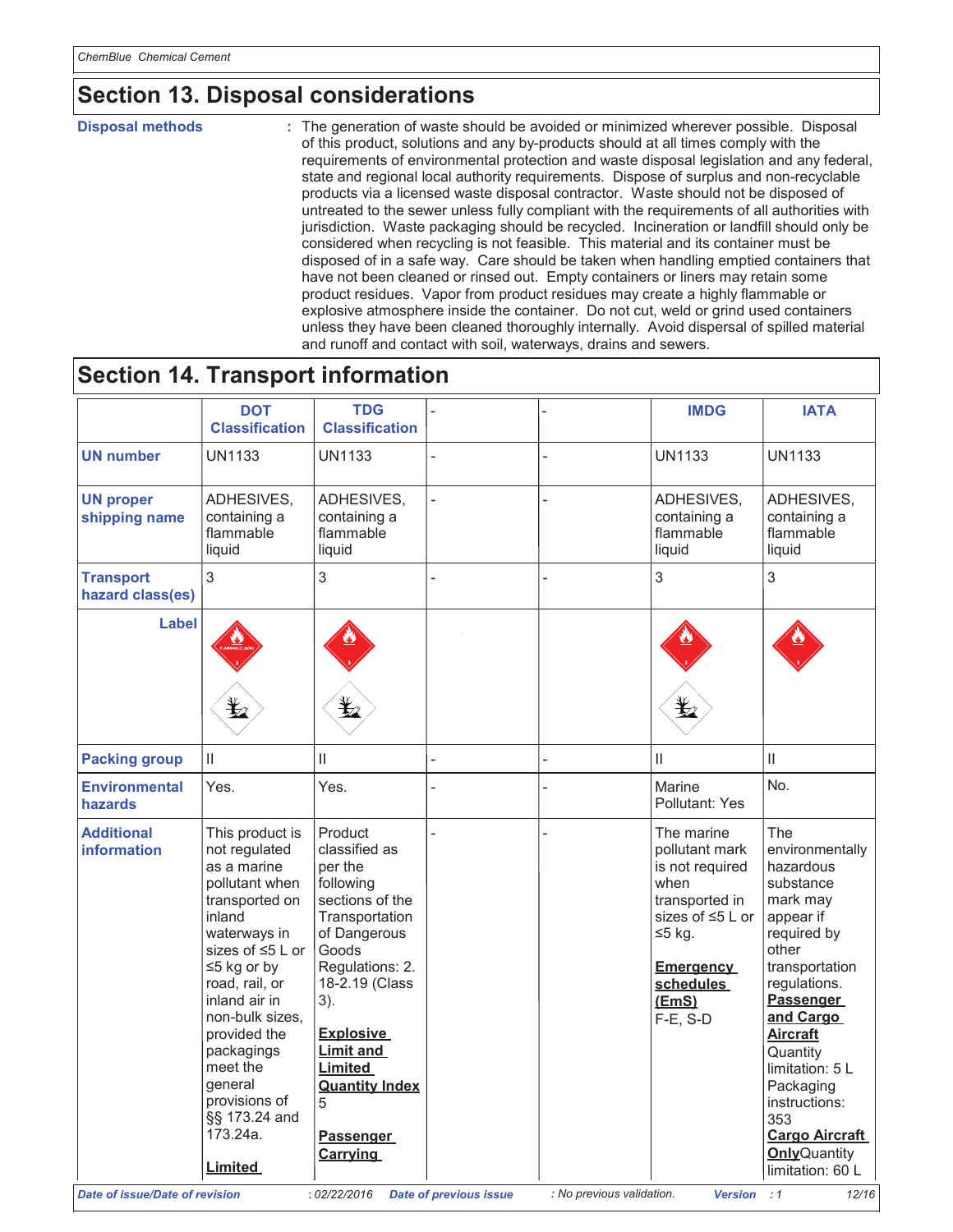## Section 14 Transport information

| $\overline{\phantom{a}}$ |                     |                     |
|--------------------------|---------------------|---------------------|
| quantity                 | <b>Road or Rail</b> | Packaging           |
| Yes.                     | <b>Index</b>        | instructions:       |
|                          | 5                   | 364                 |
| Packaging                |                     | <b>Limited</b>      |
| instruction              |                     | <b>Quantities -</b> |
| <b>Passenger</b>         |                     | <b>Passenger</b>    |
| aircraft                 |                     | <b>Aircraft</b>     |
| Quantity                 |                     | Quantity            |
| limitation: 5 L          |                     | limitation: 1 L     |
|                          |                     | Packaging           |
| Cargo aircraft           |                     | instructions:       |
| Quantity                 |                     | Y341                |
| limitation: 60 L         |                     |                     |
|                          |                     | <b>Special</b>      |
| <b>Special</b>           |                     | provisions          |
| provisions               |                     | A3                  |
| 149, B52, IB2,           |                     |                     |
| T4, TP1, TP8             |                     |                     |
|                          |                     |                     |

Special precautions for user : Transport within user's premises: always transport in closed containers that are upright and secure. Ensure that persons transporting the product know what to do in the event of an accident or spillage.

**Transport in bulk according : Not available.** to Annex II of MARPOL and the IBC Code

## **Section 15. Regulatory information**

| <b>U.S. Federal regulations</b>                                                   | : TSCA 8(a) PAIR: heptane; Methylcyclohexane                                                                    |
|-----------------------------------------------------------------------------------|-----------------------------------------------------------------------------------------------------------------|
|                                                                                   | TSCA 8(a) CDR Exempt/Partial exemption: Not determined                                                          |
|                                                                                   | United States inventory (TSCA 8b): All components are listed or exempted.                                       |
|                                                                                   | Clean Water Act (CWA) 307: Zinc dibutyl dithiocarbonate dibutylamine complex;<br>toluene; ethylbenzene; benzene |
|                                                                                   | Clean Water Act (CWA) 311: toluene; ethylbenzene; benzene                                                       |
| <b>Clean Air Act Section 112</b><br>(b) Hazardous Air<br><b>Pollutants (HAPS)</b> | : Listed                                                                                                        |
| <b>Clean Air Act Section 602</b><br><b>Class I Substances</b>                     | : Not listed                                                                                                    |
| <b>Clean Air Act Section 602</b><br><b>Class II Substances</b>                    | : Not listed                                                                                                    |
| <b>DEA List I Chemicals</b><br>(Precursor Chemicals)                              | : Not listed                                                                                                    |
| <b>DEA List II Chemicals</b><br><b>(Essential Chemicals)</b>                      | : Not listed                                                                                                    |
| <b>SARA 302/304</b>                                                               |                                                                                                                 |
| <b>Composition/information on ingredients</b>                                     |                                                                                                                 |
| No products were found.                                                           |                                                                                                                 |
| <b>SARA 304 RQ</b>                                                                | : Not applicable.                                                                                               |
| <b>SARA 311/312</b>                                                               |                                                                                                                 |
| <b>Classification</b>                                                             | : Fire hazard<br>Immediate (acute) health hazard                                                                |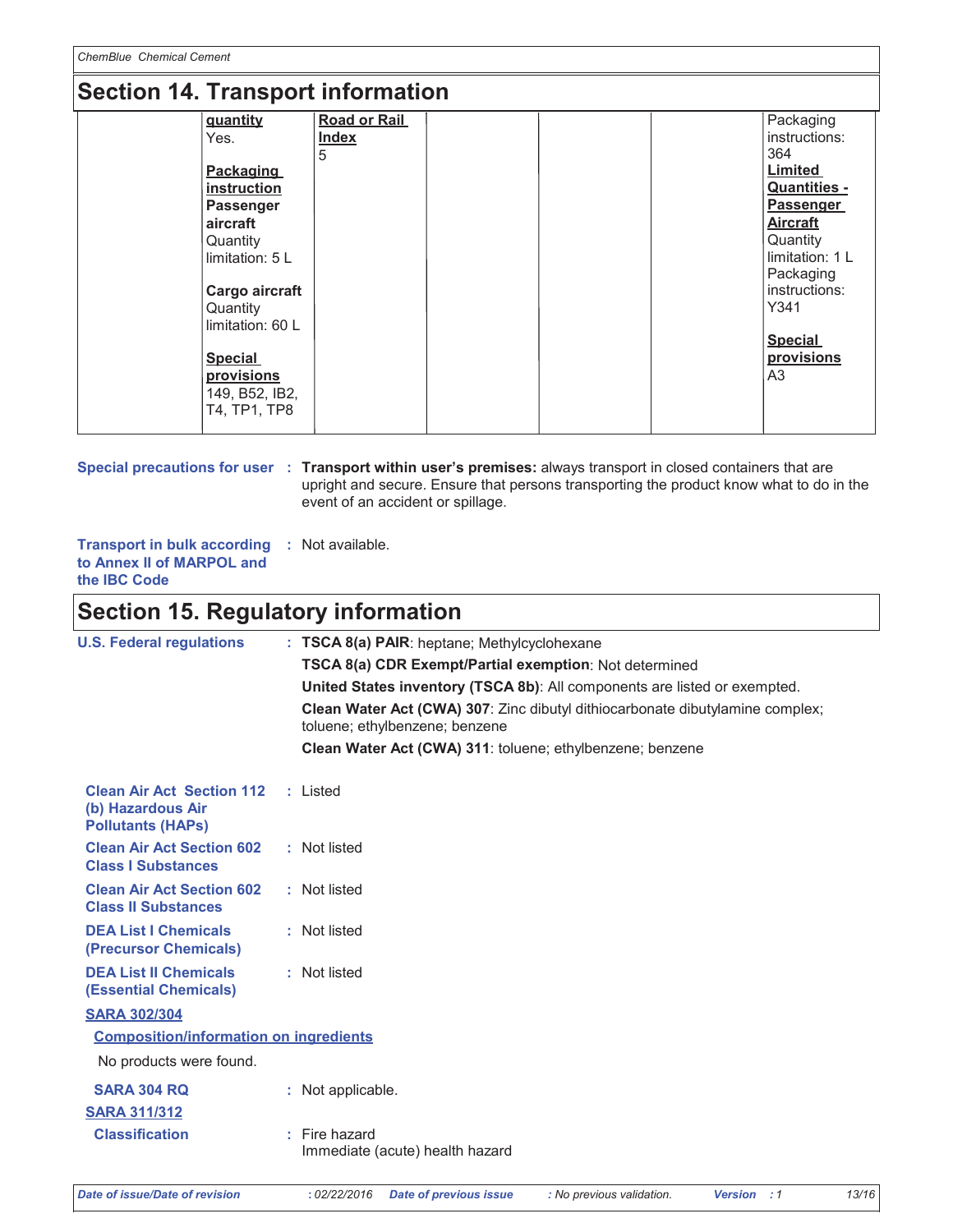# **Section 15. Regulatory information**

**Composition/information on ingredients** 

| <b>Name</b>                                | $\frac{9}{6}$   | <b>Fire</b><br>hazard | <b>Sudden</b><br>release of<br>pressure | <b>Reactive</b> | Immediate<br>(acute)<br>health<br>hazard | <b>Delayed</b><br>(chronic)<br>health<br>hazard |
|--------------------------------------------|-----------------|-----------------------|-----------------------------------------|-----------------|------------------------------------------|-------------------------------------------------|
| Naphtha (petroleum),<br>hydrotreated light | $\geq 75 - 90$  | Yes.                  | No.                                     | No.             | Yes.                                     | No.                                             |
| heptane                                    | $\geq$ 25 - <50 | Yes.                  | No.                                     | No.             | Yes.                                     | No.                                             |
| 3-methylhexane                             | $\geq$ 25 - <50 | Yes.                  | No.                                     | No.             | Yes.                                     | No.                                             |
| Methylcyclohexane                          | $≥10 - 25$      | Yes.                  | No.                                     | No.             | Yes.                                     | No.                                             |
| 2-Methylhexane                             | $\geq 10 - 25$  | Yes.                  | No.                                     | No.             | Yes.                                     | No.                                             |
| 2,3-dimethylpentane                        | $\geq 3 - 5$    | No.                   | No.                                     | No.             | Yes.                                     | No.                                             |
| 3-Ethylpentane                             | $\geq 3 - 5$    | Yes.                  | No.                                     | No.             | Yes.                                     | No.                                             |

#### **SARA 313**

|                                           | <b>Product name</b>                               | <b>CAS number</b> | $\frac{9}{6}$ |
|-------------------------------------------|---------------------------------------------------|-------------------|---------------|
| <b>Form R - Reporting</b><br>requirements | Zinc dibutyl dithiocarbonate dibutylamine complex | 35884-05-0        | $\ge$ 5 - <10 |
| <b>Supplier notification</b>              | Zinc dibutyl dithiocarbonate dibutylamine complex | 35884-05-0        | $\ge$ 5 - <10 |

SARA 313 notifications must not be detached from the SDS and any copying and redistribution of the SDS shall include copying and redistribution of the notice attached to copies of the SDS subsequently redistributed.

#### **State regulations**

| <b>Massachusetts</b> | : The following components are listed: HEPTANE (N-HEPTANE);<br>METHYLCYCLOHEXANE; ISOHEPTANE; 3-METHYLHEXANE; 2,<br>3-DIMETHYLPENTANE                                                                    |
|----------------------|----------------------------------------------------------------------------------------------------------------------------------------------------------------------------------------------------------|
| <b>New York</b>      | : None of the components are listed.                                                                                                                                                                     |
| <b>New Jersey</b>    | : The following components are listed: n-HEPTANE; HEPTANE;<br>METHYLCYCLOHEXANE; CYCLOHEXANE, METHYL-; 3-METHYLHEXANE; HEXANE,<br>3-METHYL-; 2,3-DIMETHYLPENTANE; PENTANE, 2,3-DIMETHYL-; ZINC compounds |
| Pennsylvania         | : The following components are listed: HEPTANE; CYCLOHEXANE, METHYL-; HEXANE,<br>2-METHYL-; HEXANE, 3-METHYL-; PENTANE, 2,3-DIMETHYL-; ZINC COMPOUNDS                                                    |

#### **California Prop. 65**

WARNING: This product contains less than 0.1% of a chemical known to the State of California to cause cancer. WARNING: This product contains less than 1% of a chemical known to the State of California to cause birth defects or other reproductive harm.

| <b>Ingredient name</b> | <b>Cancer</b> | <b>Reproductive</b> | <b>No significant risk</b><br>level                      | <b>Maximum</b><br>acceptable dosage<br>level            |
|------------------------|---------------|---------------------|----------------------------------------------------------|---------------------------------------------------------|
| I titanium dioxide     | Yes.          | No.                 | No.                                                      | No.                                                     |
| <b>toluene</b>         | No.           | Yes.                | No.                                                      | 7000 µg/day<br>(ingestion)                              |
| crystalline silica     | Yes.          | No.                 | No.                                                      | INo.                                                    |
| ethylbenzene           | Yes.          | INo.                | 41 µg/day (ingestion) No.<br>54 µg/day<br>(inhalation)   |                                                         |
| benzene                | Yes.          | Yes.                | $6.4$ µg/day<br>(ingestion)<br>13 µg/day<br>(inhalation) | $24 \mu g/day$ (ingestion)<br>49 µg/day<br>(inhalation) |

| <b>Canadian lists</b>          |                   |                                      |                                                                                                                                                                            |                             |       |
|--------------------------------|-------------------|--------------------------------------|----------------------------------------------------------------------------------------------------------------------------------------------------------------------------|-----------------------------|-------|
| <b>Canadian NPRI</b>           | compounds)        |                                      | : The following components are listed: Heptane (all isomers); Heptane (all isomers);<br>Heptane (all isomers); Heptane (all isomers); Heptane (all isomers); Zinc (and its |                             |       |
| <b>CEPA Toxic substances</b>   |                   | : None of the components are listed. |                                                                                                                                                                            |                             |       |
| <b>Canada inventory</b>        | : Not determined. |                                      |                                                                                                                                                                            |                             |       |
| Date of issue/Date of revision | :02/22/2016       | <b>Date of previous issue</b>        | : No previous validation.                                                                                                                                                  | <b>Version</b><br>$\cdot$ 1 | 14/16 |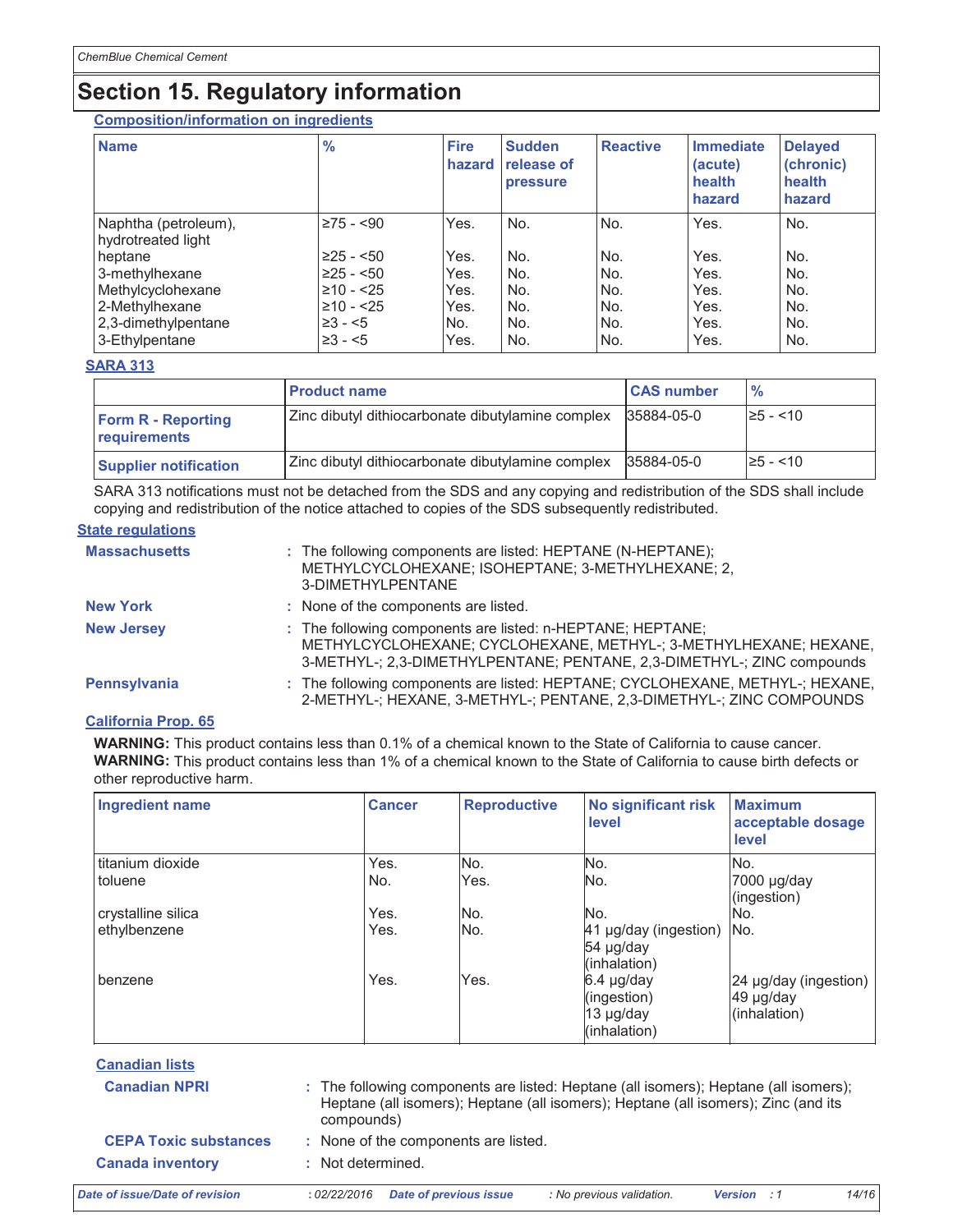### **Section 15. Regulatory information**

| <b>International requlations</b>                                                                                                                 |    |                                                                                    |  |  |
|--------------------------------------------------------------------------------------------------------------------------------------------------|----|------------------------------------------------------------------------------------|--|--|
| <b>Chemical Weapon Convention List Schedules I, II &amp; III Chemicals</b>                                                                       |    |                                                                                    |  |  |
| Not listed.                                                                                                                                      |    |                                                                                    |  |  |
| <b>Montreal Protocol (Annexes A, B, C, E)</b>                                                                                                    |    |                                                                                    |  |  |
| Not listed.                                                                                                                                      |    |                                                                                    |  |  |
| <b>Stockholm Convention on Persistent Organic Pollutants</b><br>Not listed.                                                                      |    |                                                                                    |  |  |
| <b>Rotterdam Convention on Prior Inform Consent (PIC)</b><br>Not listed.<br><b>UNECE Aarhus Protocol on POPs and Heavy Metals</b><br>Not listed. |    |                                                                                    |  |  |
| <b>International lists</b>                                                                                                                       |    |                                                                                    |  |  |
| <b>National inventory</b>                                                                                                                        |    |                                                                                    |  |  |
| <b>Australia</b>                                                                                                                                 | ÷. | Not determined.                                                                    |  |  |
| Canada                                                                                                                                           |    | Not determined.                                                                    |  |  |
| <b>China</b>                                                                                                                                     |    | All components are listed or exempted.                                             |  |  |
| <b>Europe</b>                                                                                                                                    |    | Not determined.                                                                    |  |  |
| Japan                                                                                                                                            |    | Japan inventory (ENCS): Not determined.<br>Japan inventory (ISHL): Not determined. |  |  |
| <b>Malaysia</b>                                                                                                                                  |    | Not determined.                                                                    |  |  |
| <b>New Zealand</b>                                                                                                                               |    | All components are listed or exempted.                                             |  |  |
| <b>Philippines</b>                                                                                                                               |    | Not determined.                                                                    |  |  |
| <b>Republic of Korea</b>                                                                                                                         |    | All components are listed or exempted.                                             |  |  |
| <b>Taiwan</b>                                                                                                                                    |    | All components are listed or exempted.                                             |  |  |
| <b>Turkey</b>                                                                                                                                    |    | Not determined.                                                                    |  |  |

### **Section 16. Other information**

**National Fire Protection Association (U.S.A.)** 



Reprinted with permission from NFPA 704-2001, Identification of the Hazards of Materials for Emergency Response Copyright ©1997, National Fire Protection Association, Quincy, MA 02269. This reprinted material is not the complete and official position of the National Fire Protection Association, on the referenced subject which is represented only by the standard in its entirety.

Copyright ©2001, National Fire Protection Association, Quincy, MA 02269. This warning system is intended to be interpreted and applied only by properly trained individuals to identify fire, health and reactivity hazards of chemicals. The user is referred to certain limited number of chemicals with recommended classifications in NFPA 49 and NFPA 325, which would be used as a guideline only. Whether the chemicals are classified by NFPA or not, anyone using the 704 systems to classify chemicals does so at their own risk.

#### Procedure used to derive the classification

| <b>Classification</b>                                                                                                                                                  | <b>Justification</b>                                           |
|------------------------------------------------------------------------------------------------------------------------------------------------------------------------|----------------------------------------------------------------|
| FLAMMABLE LIQUIDS - Category 2<br><b>SKIN CORROSION/IRRITATION - Category 2</b><br>SPECIFIC TARGET ORGAN TOXICITY (SINGLE<br>EXPOSURE) (Narcotic effects) - Category 3 | Calculation method<br>Calculation method<br>Calculation method |

#### **History**